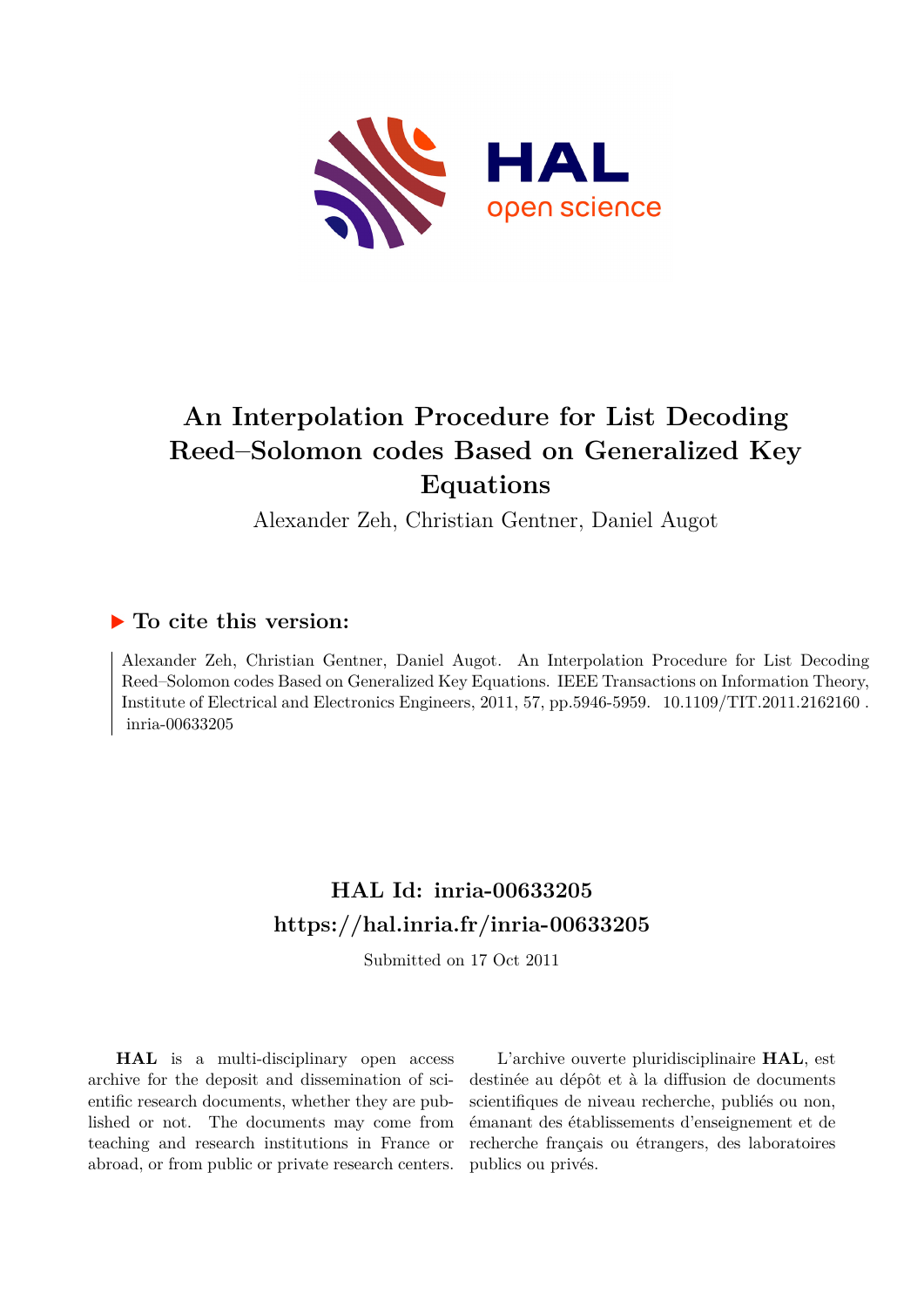1

# An Interpolation Procedure for List Decoding Reed–Solomon Codes Based on Generalized Key Equations

Alexander Zeh, Christian Gentner and Daniel Augot

*Abstract*—The key step of syndrome-based decoding of Reed– Solomon codes up to half the minimum distance is to solve the so-called Key Equation. List decoding algorithms, capable of decoding beyond half the minimum distance, are based on interpolation and factorization of multivariate polynomials. This article provides a link between syndrome-based decoding approaches based on Key Equations and the interpolation-based list decoding algorithms of Guruswami and Sudan for Reed–Solomon codes. The original interpolation conditions of Guruswami and Sudan for Reed–Solomon codes are reformulated in terms of a set of Key Equations. These equations provide a structured homogeneous linear system of equations of Block-Hankel form, that can be solved by an adaption of the Fundamental Iterative Algorithm. For an  $(n, k)$  Reed–Solomon code, a multiplicity s and a list size  $\ell$ , our algorithm has time complexity  $\mathcal{O}(\ell s^4 n^2)$ .

*Index Terms*—Guruswami–Sudan interpolation, Key Equation, list decoding, Fundamental Iterative Algorithm (FIA), Reed– Solomon codes, Hankel matrix, Block-Hankel matrix.

#### I. INTRODUCTION

IN 1999, Guruswami and Sudan [3]–[5] extended Sudan's<br>original approach [\[6\]](#page-12-2) by introducing multiplicities in the<br>intermelation atom of their polynomial time list doesn't a par-N 1999, Guruswami and Sudan [\[3\]](#page-12-0)–[\[5\]](#page-12-1) extended Sudan's interpolation step of their polynomial-time list decoding procedure for Reed–Solomon and Algebraic Geometric codes. This modification permits decoding of  $(n, k)$  Reed–Solomon codes [\[7\]](#page-12-3) (and Algebraic Geometric codes) of arbitrary coderate  $R = k/n$  with increased decoding radius. Guruswami and Sudan were focused on the existence of a polynomial-time algorithm. Kötter [\[8\]](#page-12-4) and Roth–Ruckenstein [\[9\]](#page-12-5), [\[10\]](#page-12-6) proposed quadratic time algorithms for the key steps of the Guruswami– Sudan principle for Reed–Solomon codes, i.e., interpolation and factorization of bivariate polynomials. Various other approaches for a low-complexity realization of Guruswami– Sudan exist, e.g. the work of Alekhnovich [\[11\]](#page-12-7), where fast computer algebra techniques are used. Trifonov's [\[12\]](#page-12-8) contributions rely on ideal theory and divide and conquer methods. Sakata uses Gröbner–bases techniques [\[13\]](#page-12-9), [\[14\]](#page-13-0).

In this paper, we reformulate the *bivariate* interpolation step of Guruswami–Sudan for Reed–Solomon codes in a set of *univariate* Key Equations [\[1\]](#page-12-10). This extends the previous work of Roth and Ruckenstein [\[9\]](#page-12-5), [\[10\]](#page-12-6), where the reformulation was done for the special case of Sudan. Furthermore, we present a modification of the so-called Fundamental Iterative Algorithm (FIA), proposed by Feng and Tzeng in 1991 [\[15\]](#page-13-1). Adjusted to the special case of one Hankel matrix the FIA resembles the approach of Berlekamp and Massey [\[16\]](#page-13-2), [\[17\]](#page-13-3).

Independently of our contribution, Beelen and Høholdt reformulated the Guruswami–Sudan constraints for Algebraic Geometric codes [\[18\]](#page-13-4), [\[19\]](#page-13-5). It is not clear, if the system they obtain is highly structured.

This contribution is structured as follows. The next section contains basic definitions for Reed–Solomon codes and bivariate polynomials. In Section [III,](#page-2-0) we derive the Key Equation for conventional decoding of Reed–Solomon codes from the Welch–Berlekamp approach [\[20\]](#page-13-6) and we present the adjustment of the FIA for one Hankel matrix. A modified version of Sudan's reformulated interpolation problem based on the work of Roth–Ruckenstein [\[9\]](#page-12-5) is derived and the adjustment of the FIA for this case is illustrated in Section [IV.](#page-3-0) In Section [V,](#page-7-0) the interpolation step of the Guruswami–Sudan principle is reformulated. The obtained homogeneous set of linear equations has Block-Hankel structure. We adjust the FIA for this Block-Hankel structure, prove the correctness of the proposed algorithm and analyze its complexity. We conclude this contribution in Section [VI.](#page-12-12)

#### II. DEFINITIONS AND PRELIMINARIES

<span id="page-1-0"></span>Throughout this paper,  $[n]$  denotes the set of integers  $\{1, 2, \ldots, n\}$  and  $[n]_0$  denotes the set of integers  $\{0, 1, \ldots, n-1\}$ 1}. An  $m \times n$  matrix  $\mathbf{A} = ||A_{i,j}||$  consists of the entries  $A_{i,j}$ , where  $i \in [m]_0$  and  $j \in [n]_0$ . A univariate polynomial  $A(x)$ of degree less than n is denoted by  $A(x) = \sum_{i=0}^{n-1} A_i x_i^i$ . vector of length *n* is represented by  $\mathbf{r} = (r_1, r_2, \dots, r_n)^T$ .

Let q be a power of a prime and let  $\mathbb{F} = GF(q)$  denote the finite field of order q. Let  $\alpha_1, \alpha_2, \dots, \alpha_n$  denote nonzero distinct elements (code–locators) of  $\mathbb F$  and let  $v'_1, v'_2, \ldots, v'_n$ denote nonzero elements (column–multipliers), the associated evaluation map ev is

$$
\text{ev}: \mathbb{F}[x] \rightarrow \mathbb{F}^n \qquad (1)
$$
\n
$$
f(x) \mapsto (v'_1 f(\alpha_1), v'_2 f(\alpha_2), \dots, v'_n f(\alpha_n)).
$$
\n
$$
(1)
$$

The associated Generalized Reed–Solomon code  $\mathcal{GRS}(n, k)$ of length n and dimension  $k$  is [\[21\]](#page-13-7):

$$
\mathcal{GRS}(n,k) = \{ \mathbf{c} = \text{ev}(f(x)) : f(x) \in \mathbb{F}_k[x] \},\qquad(2)
$$

where  $\mathbb{F}_k[x]$  denotes the set of all univariate polynomials with degree less than  $k$ . Generalized Reed–Solomon codes are MDS codes with minimum distance  $d = n - k + 1$ . The dual of

Parts of this work were published in the proceedings of 2008 IEEE International Symposium on Information Theory (ISIT 2008), Toronto, Canada [\[1\]](#page-12-10) and 2009 IEEE Information Theory Workshop (ITW 2009), Taormina, Sicily, Italy [\[2\]](#page-12-11). This work was supported by the German Research Council "Deutsche Forschungsgemeinschaft" (DFG) under Grant No. Bo867/22-1.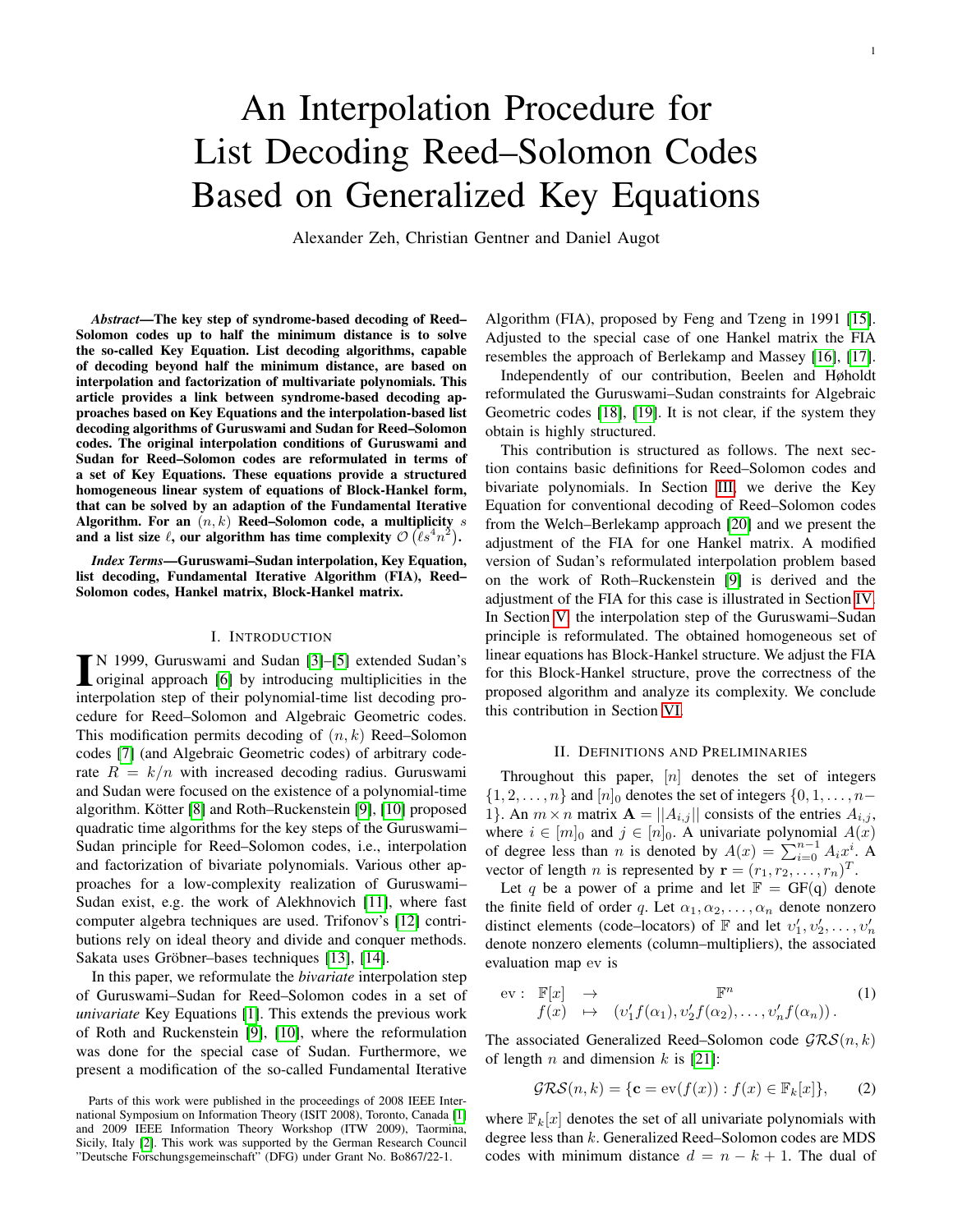a Generalized Reed–Solomon is also a Generalized Reed– Solomon code with the same code locators and column multipliers  $v_1, v_2, \dots, v_n$ , where  $\sum_{i=1}^n v'_i v_i \alpha_i^j = 0, \ j \in [n-1]_0$ . The explicit form of the column multipliers is [\[22\]](#page-13-8):

<span id="page-2-5"></span>
$$
\upsilon_i = \frac{1}{\upsilon'_i} \cdot \frac{1}{\prod_{j \neq i} (\alpha_i - \alpha_j)}, \quad i \in [n]. \tag{3}
$$

We will take advantage of structured matrices and therefore we recall the definition of a Hankel matrix in the following.

<span id="page-2-6"></span>*Definition 1 (Hankel Matrix):* An  $m \times n$  Hankel matrix  $S = ||S_{i,j}||$  is a matrix, where  $S_{i,j} = S_{i-1,j+1}$  for all  $i \in [m-1]$  and  $j \in [n-1]_0$  holds.

Let us recall some properties of bivariate polynomials in  $\mathbb{F}[x,y].$ 

*Definition 2 (Weighted Degree):* Let the polynomial  $A(x,y) = \sum_{i,j} A_i^{(j)} x^i y^j$  be in  $\mathbb{F}[x,y]$ . Then, the  $(w_x, w_y)$ weighted degree of  $A(x, y)$ , denoted by wdeg<sub>wx,wy</sub>, is the maximum over all  $iw_x + jw_y$  such that  $A_i^{(j)} \neq 0$ .

<span id="page-2-9"></span>*Definition 3 (Multiplicity and Hasse Derivative [\[23\]](#page-13-9)):* Let  $A(x,y) = \sum_{i,j} A_i^{(j)} x^i y^j$  be a polynomial in  $\mathbb{F}[x,y]$ . Let  $\overline{A}(x,y) = A(x + \alpha, y + \beta) = \sum_{i,j} \overline{A}_i^{(j)} x^i y^j$ . A bivariate polynomial  $A(x, y)$  has at least multiplicity s in the point  $(\alpha, \beta)$ , denoted by

$$
\text{mult}\,\big(A(x,y),(\alpha,\beta)\big)\geq s,\tag{4}
$$

if the coefficients  $\overline{A}_i^{(j)}$  $i_j^{(j)}$  are zero for all  $i+j < s$ . Furthermore, the  $(a, b)$ th Hasse derivative of the polynomial  $A(x, y)$  in the point  $(\alpha, \beta)$  is

$$
A^{[a,b]}(\alpha,\beta) = \sum_{i \ge a, j \ge b} \binom{i}{a} \binom{j}{b} A_i^{(j)} \alpha^{i-a} \beta^{j-b} \tag{5}
$$

Let  $A^{[b]}(x,y) = A^{[0,b]}(x,y)$  denote the bth Hasse derivative of  $A(x, y)$  with respect to the variable y.

We will use the inner product for bivariate polynomials to describe our algorithms.

<span id="page-2-8"></span>*Definition 4 (Inner Product):* Let two polynomials  $A(x,y)$  =  $\sum_{i,j} A_i^{(j)} x^i y^j$  and  $B(x,y)$  =  $\sum_{i,j} B_i^{(j)} x^i y^j$ in  $\mathbb{F}[x, y]$  be given. The inner product  $\langle A(x, y), B(x, y) \rangle$  of  $A(x, y)$  and  $B(x, y)$  is defined by  $\sum_{i,j} A_i^{(j)} B_i^{(j)}$ .

#### <span id="page-2-0"></span>III. WELCH–BERLEKAMP AS LIST-ONE DECODER AND THE FUNDAMENTAL ITERATIVE ALGORITHM

#### *A. Syndrome-Based Decoding of Reed–Solomon Codes*

Let  $e = (e_1, e_2, \ldots, e_n)$  denote the error word and let  $\mathcal J$ be the set of error locations (that is  $e_j \neq 0 \Leftrightarrow j \in \mathcal{J}$ ). Let  $\tau = \frac{(n - k)}{2}$ . It is well-known that a  $\mathcal{GRS}(n, k)$  code can recover uniquely any error pattern if and only if  $|\mathcal{J}| \leq \tau$ . The  $n-k$  syndrome coefficients  $S_0, S_1, \ldots, S_{n-k-1}$  depend only on the error word e and the associated syndrome polynomial  $S(x)$  is defined by [\[22\]](#page-13-8):

$$
S(x) = \sum_{i=0}^{n-k-1} S_i x^i \equiv \sum_{j=1}^n \frac{e_j v_j}{1 - \alpha_j x} \mod x^{n-k}.
$$

The error-locator polynomial is  $\Lambda(x) = \prod_{j \in \mathcal{J}} (1 - \alpha_j x)$ and the error-evaluator polynomial  $\Omega(x)$  is

 $\sum_{j \in \mathcal{J}} e_j v_j \prod_{i \in \mathcal{J} \setminus \{j\}} (1 - \alpha_i x)$ . They are related by the Key Equation:

<span id="page-2-1"></span>
$$
\frac{\Omega(x)}{\Lambda(x)} \equiv S(x) \bmod x^{n-k}.
$$
 (6)

The main steps for conventional decoding up to half the minimum distance are:

- 1) Calculate the syndrome polynomial  $S(x)$  from the received word  $\mathbf{r} = \mathbf{c} + \mathbf{e}$ .
- 2) Solve [\(6\)](#page-2-1) for the error-locator polynomial  $\Lambda(x)$  and determine its roots.
- 3) Compute  $\Omega(x)$  and then determine the error values.

#### *B. Derivation of the Key Equation from Welch–Berlekamp*

We derive the classical Key Equation [\(6\)](#page-2-1) from the simplest interpolation based decoding algorithm, reported as the "Welch–Berlekamp" decoding algorithm in [\[24\]](#page-13-10)–[\[26\]](#page-13-11). We provide a simpler representation than in [\[20\]](#page-13-6) and give a polynomial derivation of the Key Equation.

Consider a  $GRS(n, k)$  code with support set  $\alpha_1, \alpha_2, \ldots, \alpha_n$ , multipliers  $v'_1, v'_2, \ldots, v'_n$  and dimension  $k$ . The Welch–Berlekamp approach is based on the following lemma [\[27,](#page-13-12) Ch. 5.2]:

<span id="page-2-2"></span>*Lemma 1 (List-One Decoder):* Let  $\mathbf{c} = \text{ev}(f(x))$  be a codeword of a  $\mathcal{GRS}(n,k)$  code and let  $\mathbf{r} = \mathbf{c} + \mathbf{e} =$  $(r_1, r_2, \ldots, r_n)$  be the received word. We search for a polynomial  $Q(x, y) = Q^{(0)}(x) + Q^{(1)}(x)y$  in  $\mathbb{F}[x, y]$  such that:

1)  $Q(x, y) \neq 0$ , 2)  $Q(\alpha_i, r_i/v_i') = 0 \quad \forall i \in [n],$ 

3) wdeg<sub>1,k-1</sub> 
$$
Q(x, y) < n - \tau
$$
.

If c has distance less than or equal to  $|(n-k)/2|$  from the received word r, then  $f(x) = -Q^{(0)}(x)/Q^{(1)}(x)$ .

Let us connect Lemma [1](#page-2-2) to [\(6\)](#page-2-1).

<span id="page-2-7"></span>*Proposition 1 (Univariate Reformulation):* Let  $R(x)$  be the Lagrange interpolation polynomial, such that  $R(\alpha_i)$  =  $r_i/v'_i$ ,  $i \in [n]$  holds. Let  $G(x) = \prod_{i=1}^n (x - \alpha_i)$ . Then  $Q(x, y) = Q^{(0)}(x) + Q^{(1)}(x)y$  satisfies Conditions 2) and 3) of Lemma [1](#page-2-2) if and only if there exists a polynomial  $B(x) \in \mathbb{F}[x]$ such that

<span id="page-2-3"></span>
$$
Q(x, R(x)) = B(x) \cdot G(x),\tag{7}
$$

and deg  $B(x) < n - k - \tau$ .

Let 
$$
N_t = n - \tau - t(k - 1)
$$
,  $t = 0, 1$ . Define the following reciprocal polynomials:

$$
\overline{R}(x) = x^{n-1} \cdot R(x^{-1}),
$$
\n
$$
\overline{G}(x) = x^n \cdot G(x^{-1}) = \prod_{i=1}^n (1 - \alpha_i x),
$$
\n
$$
\Omega(x) = x^{\deg B(x)} \cdot B(x^{-1}),
$$
\n
$$
\Lambda^{(t)}(x) = x^{N_t - 1} \cdot Q^{(t)}(x^{-1}).
$$
\n(8)

<span id="page-2-4"></span>Inverting the order of the coefficients of [\(7\)](#page-2-3) leads to:

$$
x^{n-\tau+n-k-1} (Q^{(0)}(x^{-1}) + Q^{(1)}(x^{-1}) \cdot R(x^{-1}))
$$
  
=  $\Omega(x) \cdot \overline{G}(x)$ .

With [\(8\)](#page-2-4), we obtain:

$$
x^{n-k}\Lambda^{(0)}(x) + \Lambda^{(1)}(x) \cdot \overline{R}(x) = \Omega(x) \cdot \overline{G}(x),
$$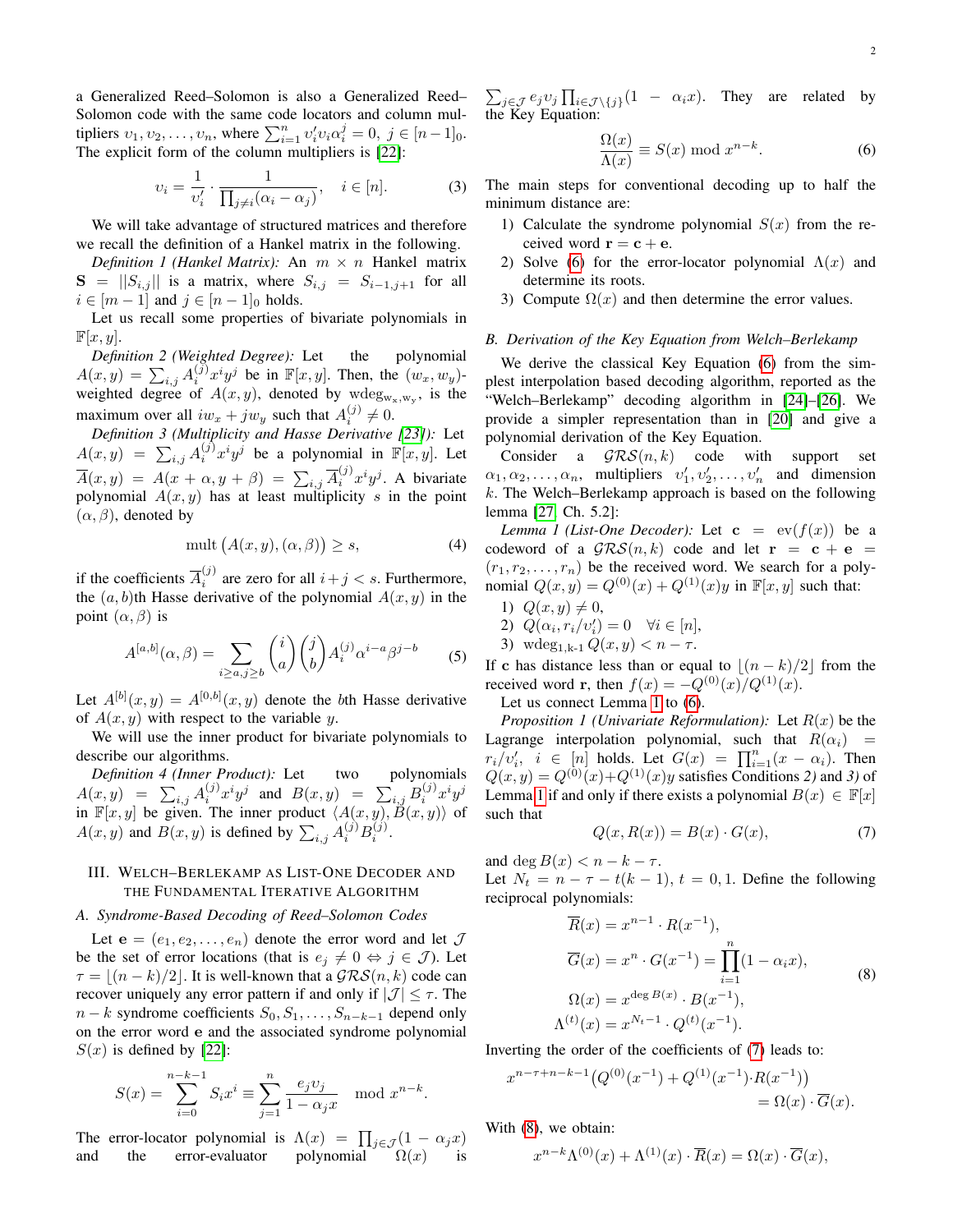which we can consider modulo  $x^{n-k}$ . We obtain

<span id="page-3-1"></span>
$$
\Lambda^{(1)}(x) \cdot \overline{R}(x) \equiv \Omega(x) \cdot \overline{G}(x) \bmod x^{n-k}.
$$
 (9)

Since  $\overline{G}(0) \neq 0$ , we can define the formal power series  $\overline{R}(x)/\overline{G}(x)$ :

$$
\frac{\overline{R}(x)}{\overline{G}(x)} = \sum_{i=0}^{\infty} S_i x^i = S(x). \tag{10}
$$

Using the column multipliers [\(3\)](#page-2-5) for the dual code, it can be verified that  $S(x)$  is the series of syndromes with

$$
S_i = \sum_{j=1}^n v_j r_j \alpha_j^i.
$$
 (11)

Thus, dividing [\(9\)](#page-3-1) by  $\overline{G}(x)$ , we obtain

<span id="page-3-2"></span>
$$
S(x) \cdot \Lambda^{(1)}(x) \equiv \Omega(x) \mod x^{n-k}, \tag{12}
$$

which corresponds to the classical Key Equation [\(6\)](#page-2-1). The syndrome polynomial is  $S(x) \text{ mod } x^{n-k}$ , and  $\Lambda^{(1)}(x)$  is the error-locator polynomial  $\Lambda(x)$ .

In the case of  $\tau$  errors, we consider only the terms of the Key Equation of degree greater than  $n-k- \tau$  and we get the following homogeneous linear system of equations:

<span id="page-3-3"></span>
$$
\begin{pmatrix}\nS_0 & S_1 & \dots & S_{\tau} \\
S_1 & S_2 & \dots & S_{\tau+1} \\
\vdots & \vdots & \ddots & \vdots \\
S_{\tau-1} & S_{\tau} & \dots & S_{2\tau-1}\n\end{pmatrix}\n\begin{pmatrix}\n\Lambda_{\tau}^{(1)} \\
\Lambda_{\tau-1}^{(1)} \\
\vdots \\
\Lambda_{0}^{(1)}\n\end{pmatrix} = 0.
$$
\n(13)

The above syndrome matrix  $S = ||S_{i,j}||$  for all  $i \in [\tau]_0$ and  $j \in [\tau + 1]_0$  has Hankel form (see Definition [1\)](#page-2-6). Equation [\(12\)](#page-3-2) can be solved by the well-known Berlekamp–Massey algorithm [\[16\]](#page-13-2), [\[17\]](#page-13-3) or with a modification of the Extended Euclidean algorithm [\[28\]](#page-13-13). The parallels of the Berlekamp– Massey algorithm and the Extended Euclidean algorithm have been considered in [\[29\]](#page-13-14)–[\[31\]](#page-13-15).

We consider in the following the FIA [\[15\]](#page-13-1), that can be used to find the first  $\mu + 1$  linearly dependent columns and connection coefficients  $T_1, T_2, \ldots, T_\mu$  for an arbitrary matrix. The FIA allows a significant reduction of complexity when adjusted to a Hankel matrix as in [\(13\)](#page-3-3).

#### *C. The FIA for One Hankel Matrix*

Given an arbitrary  $m \times n$  matrix  $\mathbf{A} = ||A_{i,j}||$ , the FIA outputs the minimal number of  $\mu + 1$  linearly dependent columns together with the polynomial  $T(x) = \sum_{j=0}^{\mu} T_j x^j$ , with  $T_{\mu} \neq 0$ , such that  $\sum_{j=0}^{\mu} T_j A_{i,j} = 0, i \in [m]_0$ holds. The FIA scans the  $\mu$ th column of the matrix **A** rowwise in the order  $A_{0,\mu}, A_{1,\mu}, \ldots$  and uses previously stored polynomials to update the current polynomial  $T(x)$ . Let  $\mu$ be the index of the current column under inspection, and let  $T(x) = \sum_{j=0}^{\mu} T_j x^j$  be the current candidate polynomial that satisfies:  $\mu$ 

$$
\sum_{j=0}^{\mu} T_j A_{i,j} = 0, \quad i \in [\kappa]_0,
$$

for some value of the row index  $\kappa$ . In other words, the coefficients of the polynomial  $T(x)$  give us the vanishing linear combination of the matrix consisting of the first  $\kappa$  rows and the first  $\mu + 1$  columns of the matrix **A**. Suppose that the discrepancy:

<span id="page-3-4"></span>
$$
\Delta = \sum_{j=0}^{\mu} T_j A_{\kappa,j} \neq 0.
$$
 (14)

for next row  $\kappa$  is nonzero. If there exists a previously stored polynomial  $T^{(\kappa)}(x)$  and a nonzero discrepancy  $\Delta^{(\kappa)}$ , corresponding to row  $\kappa$ , then the current polynomial  $T(x)$  is updated in the following way:

<span id="page-3-7"></span>
$$
T(x) \leftarrow T(x) - \frac{\Delta}{\Delta^{(\kappa)}} T^{(\kappa)}(x). \tag{15}
$$

The proof of the above update rule is straightforward [\[15\]](#page-13-1).

In the case  $\Delta \neq 0$  and there is no discrepancy  $\Delta^{(\kappa)}$  stored, the actual discrepancy  $\Delta$  is stored as  $\Delta^{(\kappa)}$ . The corresponding auxiliary polynomial is stored as  $T^{(\kappa)}(x)$ . Then, the FIA examines a new column  $\mu + 1$ .

*Definition 5 (True Discrepancy):* Let the FIA examine the  $\kappa$ th row of the  $\mu$ th column of matrix **A**. Furthermore, let the calculated discrepancy [\(14\)](#page-3-4) be nonzero and no other nonzero discrepancy be stored for row  $\kappa$ . Then, the FIA examines a new column  $\mu + 1$ . We call this case a **true** discrepancy.

<span id="page-3-8"></span>*Theorem 1 (Correctness and Complexity of the FIA [\[15\]](#page-13-1)):* For an  $m \times n$  matrix with  $n > m$ , the Fundamental Iterative Algorithm stops, when the row pointer has reached the last row of column  $\mu$ . Then, the last polynomial  $T^{(\mu)}(x)$ corresponds to a valid combination of the first  $\mu + 1$  columns. The complexity of the algorithm is  $O(m^3)$ .

For a Hankel matrix S (as in Definition [1\)](#page-2-6), the FIA can be adjusted. Assume the case of a true discrepancy, when the FIA examines the  $\kappa$ th row of the  $\mu$ th column of the structured matrix S. The current polynomial is  $T(x)$ . Then, the FIA starts examining the  $(\mu + 1)$ th column at row  $\kappa - 1$  with  $T(x) \leftarrow$  $x \cdot T(x)$  and not at row zero. This reduces the cubic time complexity into a quadratic time complexity [\[15\]](#page-13-1).

To illustrate the complexity reduction of the FIA when adjusted to a Hankel matrix (compared to the original, unadjusted FIA), we traced the examined rows for each column in Figure [1.](#page-4-0) Figure [1\(a\)](#page-4-1) shows the values of  $\kappa$  of the FIA without any adaption. The row pointer  $\kappa$  of the adapted FIA is traced in Figure [1\(b\).](#page-4-2)

The points on the lines in both figures indicate the case, where a true discrepancy has been encountered.

#### <span id="page-3-0"></span>IV. SUDAN INTERPOLATION STEP WITH A HORIZONTAL BAND OF HANKEL MATRICES

#### *A. Univariate Reformulation of the Sudan Interpolation Step*

In this section, we recall parts of the work of Roth and Ruckenstein [\[9\]](#page-12-5), [\[10\]](#page-12-6) for the interpolation step of the Sudan [\[6\]](#page-12-2) principle. The aimed decoding radius is denoted by  $\tau$ , the corresponding list size is  $\ell$ .

<span id="page-3-6"></span><span id="page-3-5"></span>*Problem 1 (Sudan Interpolation Step [\[6\]](#page-12-2)):* Let the aimed decoding radius  $\tau$  and the received word  $(r_1, r_2, \ldots, r_n)$  be given. The Sudan interpolation step determines a polynomial  $Q(x, y) = \sum_{t=0}^{\ell} Q^{(t)}(x) y^t \in \mathbb{F}[x, y]$ , such that 1)  $Q(x, y) \neq 0$ ,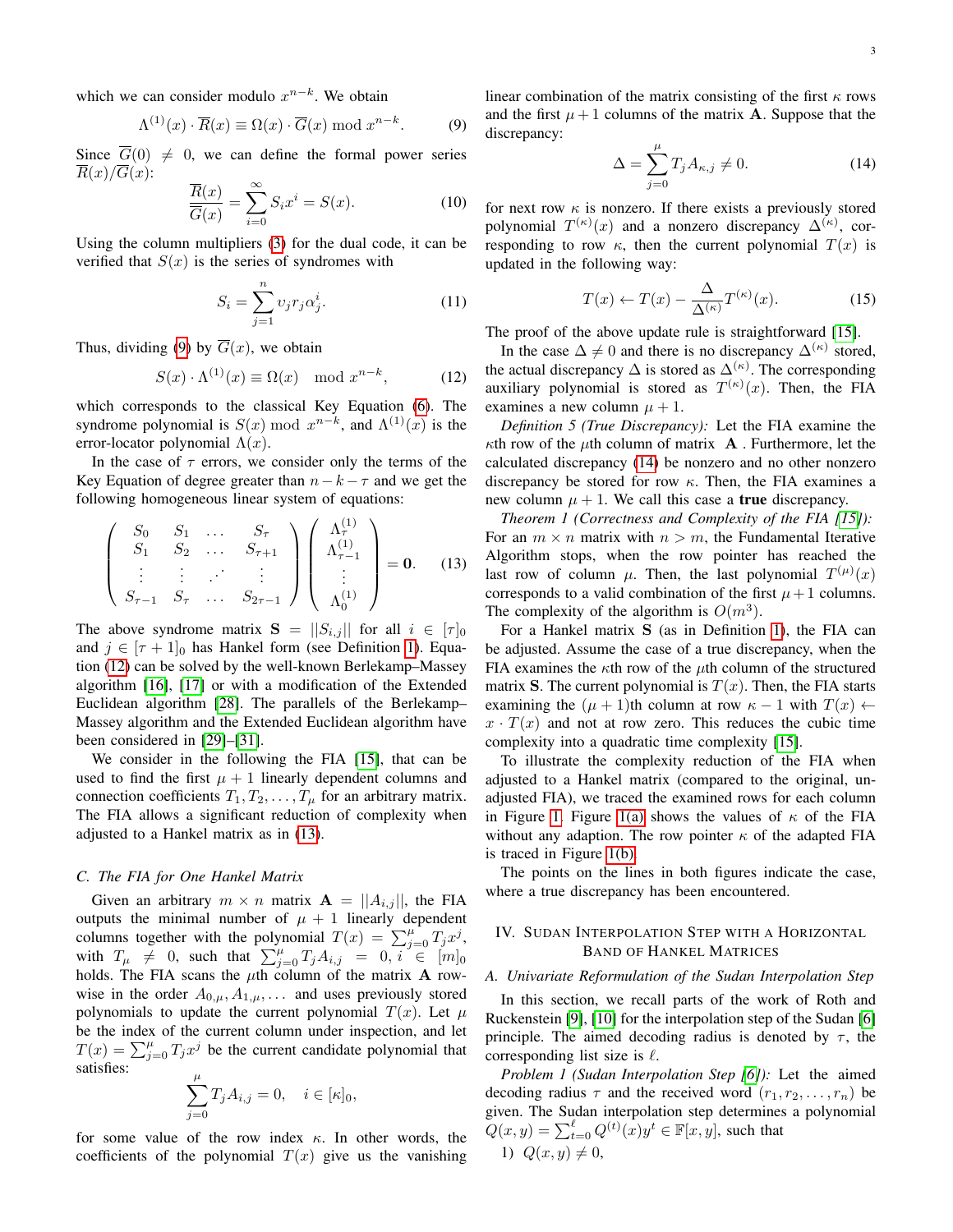

<span id="page-4-1"></span><span id="page-4-0"></span>Fig. 1. Illustration of the row pointer  $\kappa$  of the classic FIA (Sub-figure [1\(a\)\)](#page-4-1) and of the adjusted FIA (Sub-figure [1\(b\)\)](#page-4-2) when both algorithms are applied to the same  $6 \times 7$  Hankel syndrome matrix of a  $\mathcal{GRS}(16, 4)$  code. The dots indicate a true discrepancy. In this case, both algorithms enter a new column, but with different initial values of their row pointers.

2)  $Q(\alpha_i, r_i/v_i') = 0, \quad \forall i \in [n],$ 

<span id="page-4-3"></span>3) wdeg<sub>1,k-1</sub>  $Q(x, y) < n - \tau$ .

We present here a slightly modified version of [\[9\]](#page-12-5), to get an appropriate basis for the extension to the interpolation step in the Guruswami–Sudan case.

We have  $\deg Q^{(t)}(x) \leq N_t \stackrel{\text{def}}{=} n - \tau - t(k-1), t \in$  $[\ell + 1]_0$ . Let  $R(x)$  be the Lagrange interpolation polynomial, s.t.  $R(\alpha_i) = r_i/v'_i$ ,  $i \in [n]$  and  $G(x) = \prod_{i=1}^n (x - \alpha_i)$ . The reciprocal polynomial of  $Q^{(t)}(x)$  is denoted by  $\Lambda^{(t)}(x) =$  $x^{N_t-1}Q^{(t)}(x^{-1}).$ 

Similar to Proposition [1,](#page-2-7) Roth–Ruckenstein [\[9\]](#page-12-5) proved the following. There is an interpolation polynomial  $Q(x, y)$  satisfying Conditions [2](#page-3-5) and [3](#page-4-3) if and only if there exists a univariate polynomial  $B(x)$  with degree smaller than  $\ell(n-k) - \tau$ , s.t.  $Q(x, R(x)) = B(x) \cdot G(x).$ 

Let the reciprocal polynomials be defined as in [\(8\)](#page-2-4). From [\[9,](#page-12-5) Equation (19)] we have:

<span id="page-4-5"></span>
$$
\sum_{t=0}^{\ell} \Lambda^{(t)}(x) \cdot x^{(\ell-t)(n-k)} \cdot \overline{R}(x)^t
$$
\n
$$
\equiv \overline{B}(x) \cdot \overline{G}(x) \bmod x^{n-\tau+\ell(n-k)},
$$
\n(16)

where deg  $\overline{B}(x) < \ell(n-k)-\tau$ . We introduce the power series

<span id="page-4-4"></span>
$$
T^{(t)}(x) \stackrel{\text{def}}{=} \frac{\overline{R}(x)^t}{\overline{G}(x)} = \sum_{i=0}^{\infty} T_i^{(t)} x^i.
$$
 (17)

Inserting [\(17\)](#page-4-4) into [\(16\)](#page-4-5) leads to:

<span id="page-4-6"></span>
$$
\sum_{t=0}^{\ell} \Lambda^{(t)}(x) \cdot x^{(\ell-t)(n-k)} \cdot T^{(t)}(x)
$$

$$
\equiv \overline{B}(x) \bmod x^{n-\tau+\ell(n-k)}.
$$
(18)

Based on [\(18\)](#page-4-6) we can now define syndromes for Problem [1.](#page-3-6)

<span id="page-4-7"></span>*Definition 6 (Syndromes for Sudan):* The  $\ell + 1$  generalized syndrome polynomials  $S^{(t)}(x) \stackrel{\text{def}}{=} \sum_{i=0}^{n+N_t-1} S_i^{(t)} x^i$  are given by:

$$
S_i^{(t)} = T_{i+(t-1)(n-1)}^{(t)}, \quad i \in [n+N_t]_0, \quad t \in [\ell+1]_0. \tag{19}
$$

<span id="page-4-2"></span>The first order Extended Key Equation is:

$$
\sum_{t=0}^{\ell} \Lambda^{(t)}(x) \cdot S^{(t)}(x) \equiv \overline{B}(x) \bmod x^{n-\tau+\ell(n-k)}, \quad (20)
$$

with deg  $B(x) < \ell(n-k) - \tau$ . An explicit form of  $S_i^{(t)}$  is:

$$
S_i^{(t)} = \sum_{j=1}^n v_j \frac{r_j^t}{v_i'^{t-1}} \alpha_j^i, \quad i \in [n+N_t]_0, \quad t \in [\ell+1]_0. \tag{21}
$$

<span id="page-4-9"></span>*Note 1:* In [\[9\]](#page-12-5), a further degree reduction is proposed. Then [\(18\)](#page-4-6), is modulo  $x^{n-k}$  and the polynomial  $\Lambda^{(0)}(x)$ disappears. We do not present this improvement here, because we cannot properly reproduce this behavior in the Guruswami– Sudan case (see Note [2\)](#page-8-0).

The degree of the LHS of [\(16\)](#page-4-5) is smaller than  $n - \tau + \ell(n-k)$ . If we consider the terms of degree higher than  $\ell(n-k)-\tau$ , we obtain  $n$  homogeneous linear equations. Reverting back to the originals univariate polynomials  $Q^{(t)}(x)$ , we get the following system:

$$
\sum_{t=0}^{\ell} \sum_{i=0}^{N_t - 1} Q_i^{(t)} \cdot S_{i+j}^{(t)} = 0, \quad j \in [n]_0.
$$
 (22)

With  $\mathbf{Q}^{(t)} = (Q_0^{(t)}, Q_1^{(t)}, \dots, Q_{N_t-1}^{(t)})^T$ , we obtain the following matrix form:

<span id="page-4-8"></span>
$$
\left(\mathbf{S}^{(0)}\,\mathbf{S}^{(1)}\,\cdots\,\mathbf{S}^{(\ell)}\right)\cdot\left(\begin{array}{c}\mathbf{Q}^{(0)}\\ \mathbf{Q}^{(1)}\\ \vdots\\ \mathbf{Q}^{(\ell)}\end{array}\right)=\mathbf{0},\qquad(23)
$$

where each sub-matrix  $S^{(t)} = |S_{i,j}^{(t)}|, i \in [n]_0, j \in [N_t]_0, t \in$  $[\ell+1]_0$  is a Hankel matrix. The  $\ell+1$  syndrome polynomials  $S^{(t)}(x) = \sum_{i=0}^{N_t-1} S_i^{(t)} x^i$  of Definition [6](#page-4-7) are associated with this horizontal band of  $\ell + 1$  Hankel matrices by  $S_{i,j}^{(t)} = S_{i+j}^{(t)}$ .

In the following, we describe how the FIA can be adapted to solve the homogeneous system of equations [\(23\)](#page-4-8).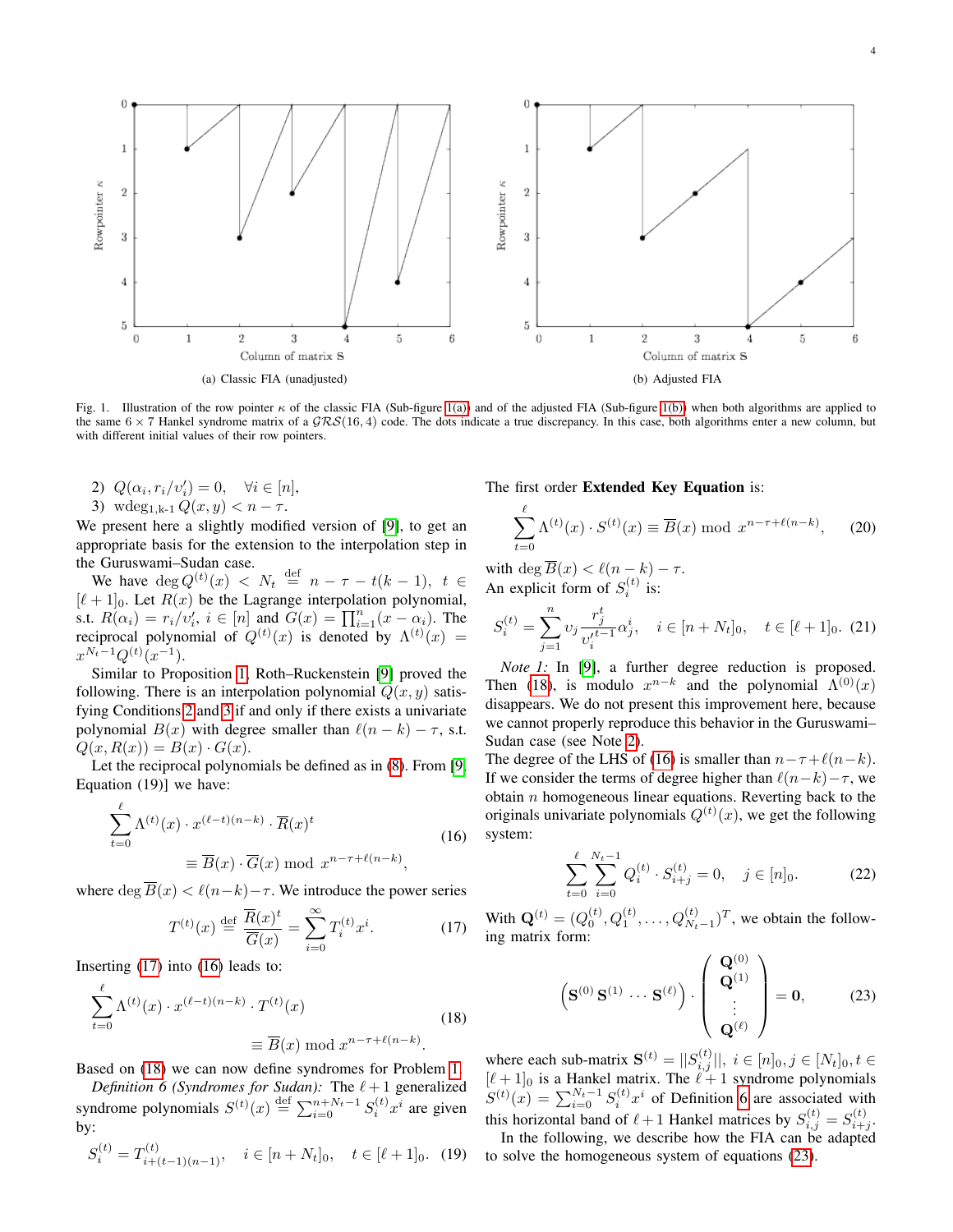#### *B. Adjustment of the FIA for the Reformulated Sudan Interpolation Problem*

The FIA can directly be applied to the matrix  $||S^{(0)}S^{(1)} \cdots S^{(\ell)}||$  of [\(23\)](#page-4-8), but if we want to take advantage of the Hankel structure we have to scan the columns of  $||S^{(0)}S^{(1)} \cdots S^{(\ell)}||$  in a manner given by the weighted degree requirement of the interpolation problem.

Let  $\prec_H$  denote the ordering for the pairs  $\{(\nu,\mu)| \nu \in [\ell +]$  $1|_0$  and  $\mu \in \mathbb{N}$ , where  $(\nu, \mu) \prec_H (\overline{\nu}, \overline{\mu})$  is given by:

$$
(\nu, \mu) \prec_H (\overline{\nu}, \overline{\mu}) \iff
$$
  
\n
$$
\begin{cases}\n\nu + \mu(k - 1) < \overline{\nu} + \overline{\mu}(k - 1) \\
\text{or} \\
\nu + \mu(k - 1) = \overline{\nu} + \overline{\mu}(k - 1) \text{ and } \mu < \overline{\mu}.\n\end{cases}
$$
\n(24)

The pair that immediately follows  $(\nu, \mu)$  with respect to the order defined by  $\prec_H$  is denoted by succ( $\prec_H$ ,  $(\nu, \mu)$ ). The columns of the matrix  $S = ||S^{(0)}S^{(1)} \cdots S^{(\ell)}||$  are reordered according to  $\prec_H$ . The pair  $(\nu, \mu)$  indexes the  $\mu$ th column of  $\nu$ th sub-matrix  $S^{(\nu)}$ . More explicitly, we obtain the following matrix S', where the columns of S are reordered (see Equation [\(25\)](#page-5-0)).

The corresponding homogeneous system of equations can now be written in terms of the inner product for bivariate polynomials (see Definition [4\)](#page-2-8).

<span id="page-5-2"></span>*Problem 2 (Reformulated Sudan Interpolation Problem):* Let the  $\ell + 1$  syndrome polynomials  $S^{(0)}(x), S^{(1)}(x), \ldots$ ,  $S^{(\ell)}(x)$  be given by Definition [6](#page-4-7) and let  $S(x, y) \stackrel{\text{def}}{=}$  $S^{(\ell)}(x)$  be given by Definition 6 and let  $S(x, y) \stackrel{\text{def}}{=} \sum_{t=0}^{\ell} S^{(t)}(x) y^t$  be the corresponding bivariate syndrome polynomial. We search a nonzero bivariate polynomial  $T(x, y)$  such that:

$$
\langle x^{\kappa} T(x, y), S(x, y) \rangle = 0, \quad \kappa \in [n]_0.
$$
 (26)

Hence, the bivariate polynomial  $T(x, y)$  is a valid interpolation polynomial for Problem [1.](#page-3-6) Note that each polynomial  $S^{(t)}(x)$ , as defined in [\(16\)](#page-4-5), has degree smaller than  $N_t+n-1$ . To index the columns of the rearranged matrix S', let

<span id="page-5-6"></span>
$$
C_{\nu,\mu} = | \{ (t,i) \mid (t,i) \prec_H (\nu,\mu) \} |.
$$
 (27)

Algorithm [1](#page-5-1) is the modified FIA for solving Problem [2.](#page-5-2) In contrast to the original Roth–Ruckenstein adaption we consider all n homogeneous linear equations (instead of  $\tau$ ), according to Note [1.](#page-4-9) The column pointer is given by  $(\nu, \mu)$ , for indexing the  $\mu$ th column of the  $\nu$ th sub-matrix  $S^{(\nu)}$ . Algorithm [1](#page-5-1) virtually scans the rearranged matrix S' column after column (see Line [23](#page-5-3) of Algorithm [1\)](#page-5-1). The true discrepancy value for row  $\kappa$  is stored in array D as  $D[\kappa]$ , and the corresponding intermediate bivariate polynomial is stored in array A as  $A[\kappa]$ . The discrepancy calculation and the update rule (see [\(14\)](#page-3-4) and [\(15\)](#page-3-7) for the basic FIA) is adapted to the bivariate case (see Line [16](#page-5-4) of Algorithm [1\)](#page-5-1). For each sub-matrix  $S^{(\nu)}$ , the previous value of the row pointer  $\kappa$  is stored in an array R as  $R[\nu]$ . We prove the initialization rule for the FIA solving Problem [2](#page-5-2) in the following proposition.

<span id="page-5-1"></span>

| <b>Algorithm 1:</b> Algorithm Solving Problem 2                                                |  |  |  |  |  |  |  |
|------------------------------------------------------------------------------------------------|--|--|--|--|--|--|--|
| <b>Input:</b> Bivariate polynomial $S(x, y) = \sum_{t=0}^{l} S^{(t)}(x) y^t$ ;                 |  |  |  |  |  |  |  |
| <b>Output:</b> Bivariate polynomial $T(x, y)$ ;                                                |  |  |  |  |  |  |  |
| Data structures:                                                                               |  |  |  |  |  |  |  |
| Bivariate polynomial $T(x, y) = \sum_{t=0}^{\ell} T^{(t)}(x) y^t$ ;                            |  |  |  |  |  |  |  |
| Column pointers $(\nu, \mu)$ , where $\nu \in [\ell]_0$ , $\mu \in [N_{\nu}]_0$ ;              |  |  |  |  |  |  |  |
| Row pointer $\kappa \in [n]_0$ ;                                                               |  |  |  |  |  |  |  |
| Array D of n entries in $\mathbb{F}$ ;                                                         |  |  |  |  |  |  |  |
| Array R of $\ell + 1$ entries in N;                                                            |  |  |  |  |  |  |  |
| Array A of n entries in $\mathbb{F}[x,y]$ ;                                                    |  |  |  |  |  |  |  |
| Variable $\Delta \in \mathbb{F}$ , variable <i>compute</i> $\in \{TRUE, FALSE\};$              |  |  |  |  |  |  |  |
| Initialize:                                                                                    |  |  |  |  |  |  |  |
| for $i \in [n]_0$ do                                                                           |  |  |  |  |  |  |  |
| $\left  D[i] \leftarrow 0; \right.$                                                            |  |  |  |  |  |  |  |
| for $i \in [\ell+1]_0$ do                                                                      |  |  |  |  |  |  |  |
| $ R[i] \leftarrow 0;$                                                                          |  |  |  |  |  |  |  |
| $(\nu, \mu) \leftarrow (0, 0), \kappa \leftarrow 0, \text{ compute } \leftarrow \text{FALSE};$ |  |  |  |  |  |  |  |
| while $\kappa < n$ do<br>$\mathbf{1}$                                                          |  |  |  |  |  |  |  |
| if compute then<br>$\boldsymbol{2}$                                                            |  |  |  |  |  |  |  |
| $\Delta \leftarrow \langle x^{\kappa} \cdot T(x, y), S(x, y) \rangle;$<br>3                    |  |  |  |  |  |  |  |
| else<br>4                                                                                      |  |  |  |  |  |  |  |
| if $R[\nu] < 1$ then<br>5                                                                      |  |  |  |  |  |  |  |
| $T(x, y) \leftarrow y^{\nu} \cdot x^{\mu};$<br>6                                               |  |  |  |  |  |  |  |
| $\Delta \leftarrow S_{\mu}^{(\nu)}$ ;<br>7                                                     |  |  |  |  |  |  |  |
| $\kappa \leftarrow 0$ :<br>8                                                                   |  |  |  |  |  |  |  |
| else<br>9                                                                                      |  |  |  |  |  |  |  |
| $T(x,y) \leftarrow x \cdot A[R[\nu]](x,y);$<br>10                                              |  |  |  |  |  |  |  |
| $\Delta \leftarrow D[R[\nu]] ;$<br>11                                                          |  |  |  |  |  |  |  |
| $\kappa \leftarrow R[\nu] - 1;$<br>12                                                          |  |  |  |  |  |  |  |
| $\textit{compute} \gets \text{TRUE};$<br>13                                                    |  |  |  |  |  |  |  |
| if $\Delta = 0$ or $D[\kappa] \neq 0$ then<br>14                                               |  |  |  |  |  |  |  |
| if $\Delta \neq 0$ then<br>15                                                                  |  |  |  |  |  |  |  |
| $T(x,y) \leftarrow T(x,y) - \frac{\Delta}{D[\kappa]} \cdot A[\kappa](x,y);$<br>16              |  |  |  |  |  |  |  |
| $\kappa \leftarrow \kappa + 1;$<br>17                                                          |  |  |  |  |  |  |  |
| else /* $\Delta \neq 0$ and $D[\kappa] = 0$ */<br>18                                           |  |  |  |  |  |  |  |
| $A[\kappa] \leftarrow T(x, y);$<br>19                                                          |  |  |  |  |  |  |  |
| $D[\kappa] \leftarrow \Delta;$<br>20                                                           |  |  |  |  |  |  |  |
| $R[\nu] \leftarrow \kappa;$<br>21                                                              |  |  |  |  |  |  |  |
| $compute \leftarrow FALSE;$<br>22                                                              |  |  |  |  |  |  |  |
| $(\nu, \mu) \leftarrow \text{succ}(\prec_H, (\nu, \mu));$<br>23                                |  |  |  |  |  |  |  |
|                                                                                                |  |  |  |  |  |  |  |
| $\mathbf{r}$                                                                                   |  |  |  |  |  |  |  |

<span id="page-5-5"></span><span id="page-5-4"></span><span id="page-5-3"></span>*Proposition 2 (Initialization Rule):* Assume Algorithm [1](#page-5-1) examines column  $(\nu, \mu)$  of a syndrome matrix **S** 

<span id="page-5-0"></span>

|  |  |  |  |  |  | $\mathbf{S'}=\left( \begin{array}{cccccc} S_0^{(0)} & S_1^{(0)} & \cdots & S_{k-2}^{(0)} \\ S_1^{(0)} & S_2^{(0)} & \cdots & S_{k-1}^{(0)} \\ \vdots & \vdots & \ddots & \vdots \\ S_{n-1}^{(0)} & S_n^{(0)} & \cdots & S_{n+k-3}^{(0)} \\ \end{array} \right  \left. \begin{array}{cccccc} S_0^{(0)} & S_0^{(1)} & \cdots & S_{2k-3}^{(0)} & S_{k-2}^{(1)} \\ S_k^{(0)} & S_1^{(1)} & \cdots & S_{2(k-2)}^{(0$ |  |
|--|--|--|--|--|--|-----------------------------------------------------------------------------------------------------------------------------------------------------------------------------------------------------------------------------------------------------------------------------------------------------------------------------------------------------------------------------------------------------------------|--|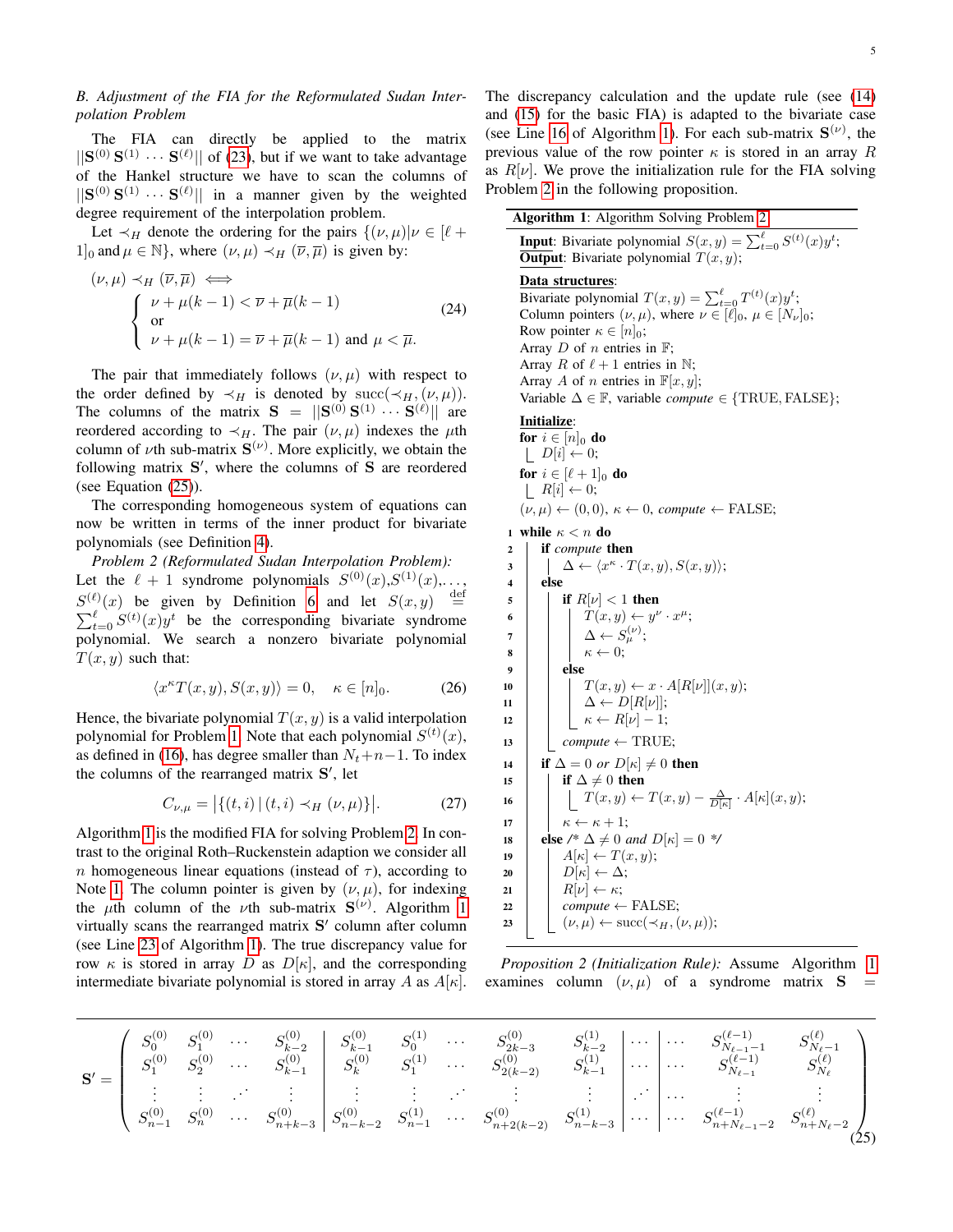

<span id="page-6-0"></span>Fig. 2. Illustration of the row pointer  $\kappa$  of Algorithm [1](#page-5-1) applied to a horizontal band of three Hankel matrices  $S^{(0)}$ ,  $S^{(1)}$  and  $S^{(2)}$ . The columns of the  $16 \times 18$ matrix S' are arranged under  $\prec_H$ -ordering. The three lines  $S^{(0)}$ ,  $S^{(1)}$  and  $S^{(2)}$ trace the row pointer for each sub-matrix  $S^{(0)}$ ,  $S^{(1)}$  and  $S^{(2)}$ .

 $||S^{(0)}S^{(1)} \cdots S^{(\ell)}||$  as defined in [\(23\)](#page-4-8) (or equivalently the bivariate polynomial  $S(x, y)$ ). Assume that a true discrepancy is obtained in row  $\kappa_{\nu}$ .

Let  $(\overline{\nu}, \overline{\mu}) = \text{succ}(\prec_H, (\nu, \mu))$ . Hence, Algorithm [1](#page-5-1) can examine column  $(\overline{\nu}, \overline{\mu})$  at row  $\kappa_{\overline{\nu}} - 1$  with the initial value  $\overline{T}(x, y) = x \cdot T(x, y)$ , where  $\kappa_{\overline{\nu}}$  is the index of the row, where the last true discrepancy in the  $\overline{\nu}$ th sub-matrix  $S^{(\overline{\nu})}$  was calculated. The polynomial  $T(x, y)$  is the stored intermediate polynomial for  $S^{(\overline{\nu})}$ , i.e.,  $\kappa_{\overline{\nu}} = R[\overline{\nu}]$  and  $T(x, y) = A[\kappa_{\overline{\nu}}]$ .

*Proof:* In terms of the inner product (see Definition [4\)](#page-2-8), we have:

$$
\langle x^{i}T(x,y), S(x,y) \rangle = 0, \quad i \in [\kappa_{\overline{\nu}}]_0.
$$

Let us write  $T(x,y) = \sum_{t=0}^{\overline{\nu}} \sum_{j=0}^{\overline{\mu}} T_j^{(t)} x^j y^t$ . We have  $\overline{T}(x,y) = \sum_{t=0}^{\overline{\nu}} \sum_{j=1}^{\overline{\mu}+1} T_{j-1}^{(t)} x^j y^t$  and we compute:

$$
\langle x^{i}\overline{T}(x,y), S(x,y)\rangle = \sum_{t=0}^{\overline{\nu}} \sum_{j=1}^{\overline{\mu}+1} \overline{T}_{j}^{(t)} \cdot S_{i,j}^{(t)}
$$
  

$$
= \sum_{t=0}^{\overline{\nu}} \sum_{j=1}^{\overline{\mu}+1} T_{j-1}^{(t)} \cdot S_{i,j}^{(t)}
$$
  

$$
= \sum_{t=0}^{\overline{\nu}} \sum_{j=0}^{\overline{\mu}} T_{j}^{(t)} \cdot S_{i+1,j}^{(t)}
$$
 (Hankel)  

$$
= \langle x^{i+1}T(x,y), S(x,y) \rangle
$$

which is zero for the rows of index  $i \in [\kappa_{\overline{\nu}}-1]_0$ .

Similarly to the FIA for one Hankel matrix we can start examining a new  $\overline{\mu}$ th column of the sub-matrix  $S^{(\overline{\nu})}$  in row  $\kappa_{\overline{\nu}} - 1$ . Note that the previous value of the row pointer  $\kappa_{\overline{\nu}}$  is stored in  $R[\overline{\nu}]$ .

Before Algorithm [1](#page-5-1) enters a new column, the coefficients of the intermediate bivariate connection polynomial  $T(x, y)$ give us the vanishing linear combination of the sub-matrix consisting of the first  $\kappa_{\nu}$  rows and  $C_{\nu,\mu}$  previous columns of

<span id="page-6-1"></span>TABLE I COLUMN-INDEX  $C_{\nu,\mu}$  and column pointer  $(\nu,\mu)$  of the RE-ARRANGED MATRIX  $S'$  of the reformulated Sudan INTERPOLATION STEP FOR A  $GRS(16, 4)$  CODE WITH DECODING RADIUS  $\tau = 7$  AND LIST SIZE  $\ell = 2$ .

| Column $C_{\nu,\mu}$ and |       |    |                              |  |  |  |  |
|--------------------------|-------|----|------------------------------|--|--|--|--|
|                          |       |    | Column pointers $(\nu, \mu)$ |  |  |  |  |
| 0                        | (0,0) | 9  | (0,6)                        |  |  |  |  |
| 1                        | (0,1) | 10 | (1,3)                        |  |  |  |  |
| 2                        | (0,2) | 11 | (2,0)                        |  |  |  |  |
| 3                        | (0,3) | 12 | (0,7)                        |  |  |  |  |
| 4                        | (1,0) | 13 | (1,4)                        |  |  |  |  |
| 5                        | (0,4) | 14 | (2,1)                        |  |  |  |  |
| 6                        | (1,1) | 15 | (0, 8)                       |  |  |  |  |
| 7                        | (0,5) | 16 | (1,5)                        |  |  |  |  |
| 8                        | (1,2) | 17 | (2,2)                        |  |  |  |  |

the rearranged matrix  $S'$  (see [\(25\)](#page-5-0)). The following theorem summarizes the properties of Algorithm [1.](#page-5-1)

*Theorem 2 (Algorithm [1\)](#page-5-1):* Let  $S = ||S^{(0)}S^{(1)} \cdots S^{(\ell)}||$  be the  $n \times \sum_{t=0}^{\ell} N_t$  matrix as defined in [\(23\)](#page-4-8) and  $S(x, y)$  the associated bivariate syndrome polynomial for the reformulated Sudan interpolation problem. Algorithm [1](#page-5-1) returns a bivariate polynomial  $T(x, y)$  such that:

$$
\langle x^{\kappa} T(x, y), S(x, y) \rangle = 0, \quad \kappa \in [n]_0.
$$

The time complexity of Algorithm [1](#page-5-1) is  $\mathcal{O}(ln^2)$ .

*Proof:* The correctness of Algorithm [1](#page-5-1) follows from the correctness of the basic FIA (see Theorem [1\)](#page-3-8) and from the correctness of the initialization rule (Proposition [2\)](#page-5-5) considering that Algorithm [1](#page-5-1) deals with the column-permuted version  $\mathbf{S}'$  of the original matrix  $\mathbf{S} = ||\mathbf{S}^{(0)}\mathbf{S}^{(1)}\cdots\mathbf{S}^{(\ell)}||.$ 

The proof of the complexity of Algorithm [1](#page-5-1) is as follows. We trace the triple:

$$
((\nu,\mu),(\kappa_0,\kappa_1,\ldots,\kappa_\ell),\delta).
$$

where  $(\nu, \mu)$  is the current column pointer of Algorithm [1](#page-5-1) examining the  $\mu$ th column of the  $\nu$ th sub-matrix  $S^{(\nu)}$ . The variables  $\kappa_0, \kappa_1, \ldots, \kappa_\ell$  are the values of the last row reached in the sub-matrices  $S^{(0)}, S^{(1)}, \ldots, S^{(\ell)}$ . These values are stored in the array R in Algorithm [1.](#page-5-1) The value  $\delta$  is the number of already encountered true discrepancies of Algorithm [1.](#page-5-1) Assume  $(\nu, \mu)$  is the current column pointer of Algorithm [1.](#page-5-1) The two following events in Algorithm [1](#page-5-1) can happen:

1) Either, there is no true discrepancy, then Algorithm [1](#page-5-1) stays in the same column and  $\kappa_{\nu}$  increases by one. The triple becomes

$$
((\nu,\mu),(\kappa_0,\kappa_1,\ldots,\kappa_\nu\leftarrow \kappa_\nu+1,\ldots,\kappa_\ell),\delta).
$$

2) Or, there is a true discrepancy, then Algorithm [1](#page-5-1) examines column  $(\overline{\nu}, \overline{\mu}) = \text{succ}(\prec_H, (\nu, \mu))$  and the triple becomes

$$
((\overline{\nu},\overline{\mu}),(\kappa_0,\kappa_1,\ldots,\kappa_{\overline{\nu}}\leftarrow \kappa_{\overline{\nu}}-1,\ldots,\kappa_{\ell}),\delta\leftarrow \delta+1).
$$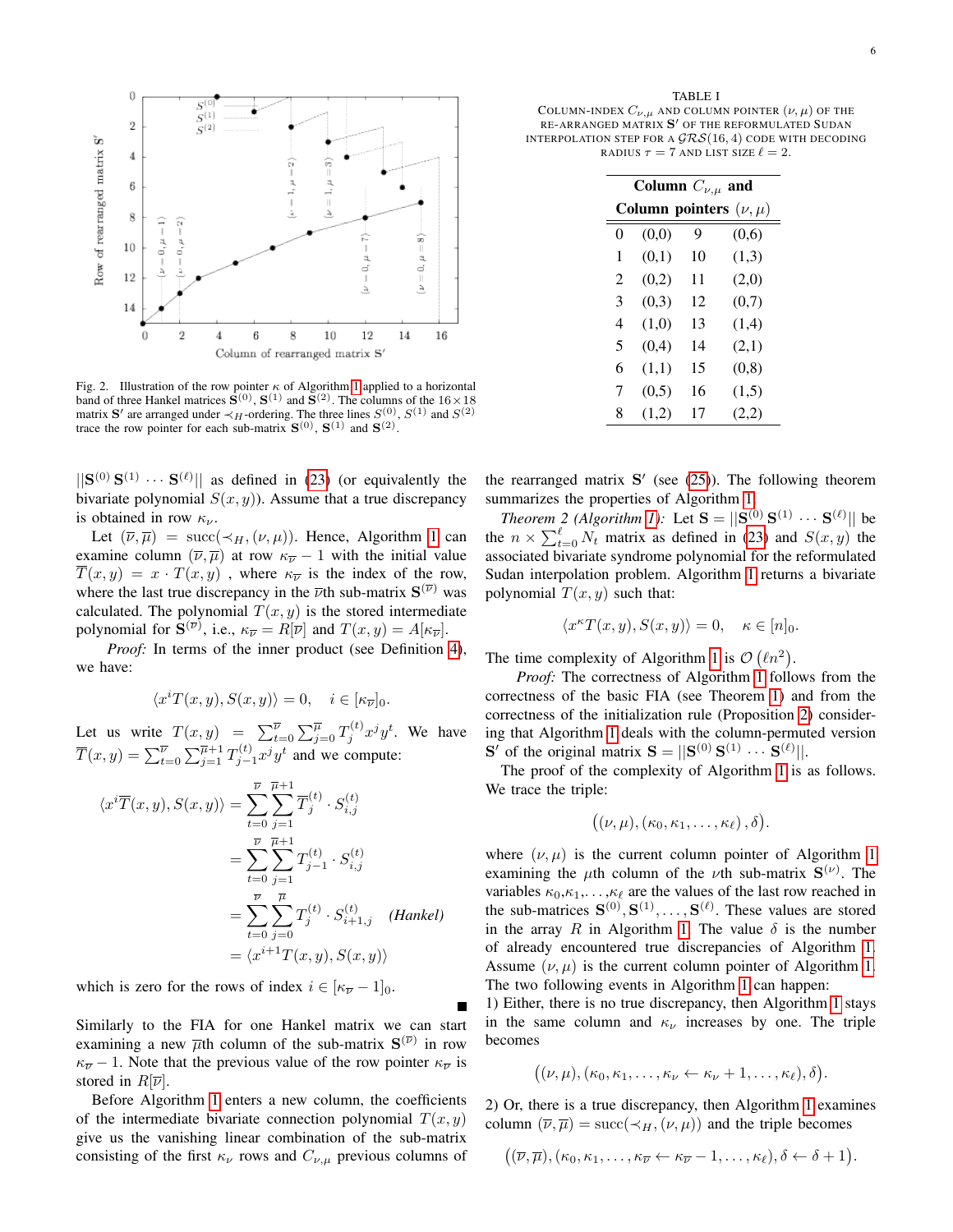$$
\text{Iter} = C_{\nu,\mu} + \left(\sum_{t \in [\ell+1]_0} \kappa_t\right) + \delta,\tag{28}
$$

when Algorithm [1](#page-5-1) examines the  $(\nu, \mu)$ th column of the matrix  $||S^{(0)}S^{(1)} \cdots S^{(\ell)}||$ . From [\(27\)](#page-5-6), we have  $C_{\text{succ}(\prec_H, (\nu, \mu))} = C_{(\nu, \mu)} + 1$ . The sum Iter increases by one in each iteration of Algorithm [1.](#page-5-1) The initial value of Iter is zero and the last value can be bounded by:

$$
\mathsf{Iter} < \mathcal{O}\left(n\right) + \mathcal{O}\left(\ell n\right) + \mathcal{O}\left(n\right) \leq \mathcal{O}\left(\ell n\right).
$$

Each discrepancy computation costs  $O(n)$  and Algorithm [1](#page-5-1) does not have to examine more than the  $(n+1)$ th columns of the  $n \times \sum_{t=0}^{\ell} N_t$  matrix  $||\mathbf{S}_{\infty}^{(0)} \mathbf{S}^{(1)} \cdots \mathbf{S}^{(\ell)}||$ . Thus, the total cost of Algorithm [1](#page-5-1) is  $O(\ell n^2)$ . In the following, we illustrate the values of the row pointer  $\kappa$  of Algorithm [1,](#page-5-1) when applied to a syndrome matrix  $S =$  $||S^{(0)}S^{(1)}S^{(2)}||$  that consists of three Hankel matrices.

#### *C. Example: Sudan Decoding of a Generalized Reed–Solomon Code with Adapted FIA*

We consider a  $GRS(16, 4)$  code over GF(17). For a decoding radius  $\tau = 7 = \lfloor (n-k)/2 \rfloor + 1$ , the list size is  $\ell = 2$ . The degrees of the three univariate polynomials  $Q^{(0)}(x)$ ,  $Q^{(1)}(x)$  and  $Q^{(2)}(x)$  are limited to  $(N_0, N_1, N_2) = (9, 6, 3)$ and we have more unknowns than interpolation constraints  $(N_0 + N_1 + N_2 > n).$ 

Figure [2](#page-6-0) illustrates the row pointer of Algorithm [1](#page-5-1) when the  $16 \times 18$  syndrome matrix  $\|\mathbf{S}^{(0)}\mathbf{S}^{(1)}\mathbf{S}^{(2)}\|$  is examined. The columns of the syndrome matrix are virtually rearranged according to the  $\prec_H$ -ordering and Algorithm [1](#page-5-1) scans the rearranged matrix S' column by column. The column-index  $C_{\nu,\mu}$ (see [\(27\)](#page-5-6)) and the corresponding column pointer  $(\nu, \mu)$  are listed in Table [I.](#page-6-1)

The three zig-zag lines  $S^{(0)}$ ,  $S^{(1)}$  and  $S^{(2)}$  in Figure [2](#page-6-0) trace the value of the row pointer  $\kappa$  for the three sub-matrices  $S^{(0)}$ ,  $S^{(1)}$  and  $S^{(2)}$ , which have a Hankel structure. The dots indicate the case, where a true discrepancy occurs. After the kth column (here  $k-1 = 3$ ), every second column corresponds to the same sub-matrix.

After column 10 of the rearranged matrix S', every third column of S' corresponds to the same sub-matrix  $S^{(\nu)}$ . Let us investigate two cases, where a true discrepancy in Algorithm [1](#page-5-1) occurs. They are marked in column  $C_{0,7} = 12$  and  $C_{0,8} = 15$ of the re-arranged S' in Figure [2.](#page-6-0) In between column 12 and 15 one column of the sub-matrices  $S^{(1)}$  and  $S^{(2)}$  is examined by Algorithm [1.](#page-5-1) In column  $(0, 8)$ , Algorithm [1](#page-5-1) starts investigating the second row, because the true discrepancy in column  $(0, 7)$ occurred in the third row (according to Proposition [2\)](#page-5-5).

#### *D. The FIA for a Vertical Band of Hankel Matrices*

The FIA can also be adapted to a matrix consisting of Hankel matrices arranged vertically. This case has been considered for example in [\[2\]](#page-12-11), [\[32\]](#page-13-16). The basic idea for such a vertical band of Hankel matrices is the same as in the previous case. The rows of each sub-matrix of Hankel structure are scanned in a similar interleaving order as the columns of the previous case.

The obtained time complexity for a vertical band of s Hankel matrices, where each sub-matrix consist of  $N$  columns, is  $\mathcal{O}(sN^2)$ .

#### <span id="page-7-0"></span>V. GURUSWAMI–SUDAN INTERPOLATION STEP WITH A BLOCK-HANKEL MATRIX

#### *A. The Guruswami–Sudan Interpolation Step for Generalized Reed–Solomon Codes*

We consider again a Generalized Reed–Solomon code with support set  $\alpha_1, \alpha_2, \ldots, \alpha_n$ , multipliers  $v'_1, v'_2, \ldots, v'_n$  and di-mension k, as introduced in Section [II.](#page-1-0) Let  $v_1, v_2, \ldots, v_n$ according to [\(3\)](#page-2-5) be the multipliers of the dual Generalized Reed–Solomon code.

Let  $(r_1, r_2, \ldots, r_n)$  be the received word. The Guruswami-Sudan decoding principle [\[3\]](#page-12-0)–[\[5\]](#page-12-1) improves the previous algorithms by introducing an additional parameter s, which is the order of multiplicity for the  $n$  points  $(\alpha_1, r_1/v_1'), (\alpha_2, r_2/v_2'), \ldots, (\alpha_n, r_n/v_n').$  The parameter s influences the decoding radius  $\tau$  and the list size  $\ell$ . The relationship between these parameters has been discussed in many publications (see e.g. [\[33\]](#page-13-17)).

<span id="page-7-2"></span>*Problem 3 (Guruswami–Sudan Interpolation Step [\[3\]](#page-12-0)):*

Let the aimed decoding radius  $\tau$ , the multiplicity s and the received word  $(r_1, r_2, \ldots, r_n)$  be given. The Guruswami–Sudan interpolation step determines a polynomial  $Q(x, y) = \sum_{t=0}^{\ell} Q^{(t)}(x) y^t \in \mathbb{F}[x, y]$ , such that

<span id="page-7-3"></span>1)  $Q(x, y) \neq 0$ , 2) mult  $(Q(x, y), (\alpha_i, r_i/v_i')) \geq s, \quad \forall i \in [n],$ 3) wdeg<sub>1,k-1</sub>  $Q(x, y) < s(n - \tau)$ .

<span id="page-7-1"></span>As in the previous section, let  $N_t$  denote the degree of the  $\ell + 1$  univariate polynomials  $Q^{(t)}(x)$ . From Condition [3\)](#page-7-1) of Problem [3](#page-7-2) we get:

$$
\deg Q^{(t)}(x) < N_t \stackrel{\text{def}}{=} s(n-\tau) - t(k-1), \quad t \in [\ell+1]_0. \tag{29}
$$

#### *B. Univariate Reformulation of the Guruswami–Sudan Interpolation Problem and A Block-Hankel Matrix*

We reformulate the Guruswami–Sudan interpolation problem to obtain not one, but a system of several Extended Key Equations. The corresponding homogeneous linear system has a Block-Hankel form.

<span id="page-7-4"></span>*Proposition 3 (Univariate Reformulation):* Let the integers s,  $\tau$ ,  $\ell$  and the received vector  $(r_1, r_2, \ldots, r_n)$  be given. Let  $R(x)$  be the Lagrange interpolation polynomial, such that  $R(\alpha_i) = r_i/v'_i, i \in [n]$ . Let  $G(x) = \prod_{i=1}^n (x - \alpha_i)$ . A polynomial  $Q(x, y)$  satisfies Conditions [2\)](#page-7-3) and [3\)](#page-7-1) of Problem [3,](#page-7-2) if and only if there exist s polynomials  $B^{(b)}(x) \in \mathbb{F}[x]$  such that

<span id="page-7-5"></span>
$$
Q^{[b]}(x, R(x)) = B^{(b)}(x) \cdot G(x)^{s-b}, \tag{30}
$$

and  $\deg B^{(b)}(x) < \ell(n-k) - s\tau + b, b \in [s]_0$ .

Note that  $Q^{[b]}(x, y)$  denotes the bth Hasse derivative of the bivariate polynomial  $Q(x, y)$  with respect to the variable y (see Definition [3\)](#page-2-9).

We first prove the following lemma.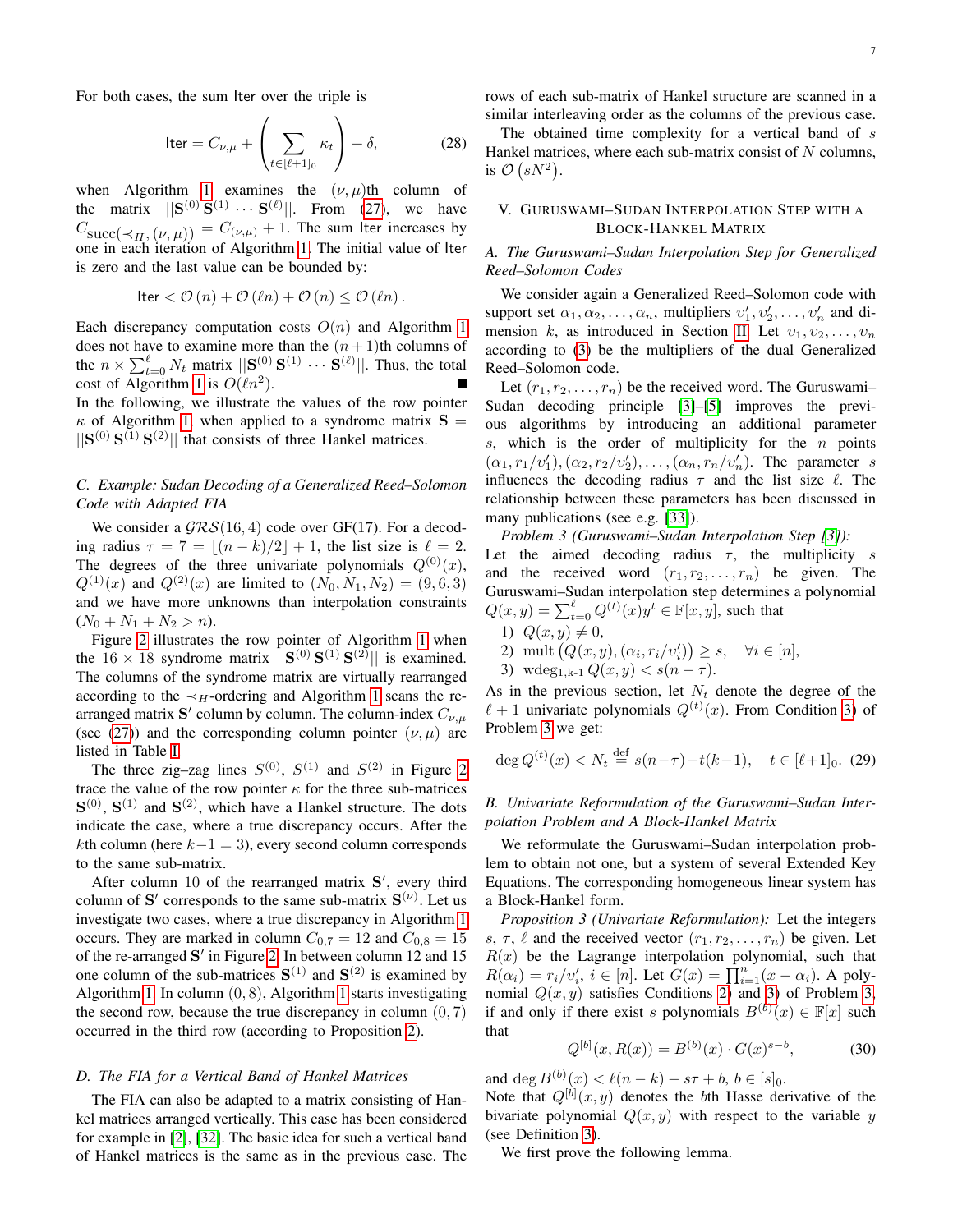*Lemma 2:* Let  $(\alpha_i, r_i) \in \mathbb{F}^2$  be given, and let  $R(x) \in \mathbb{F}[x]$ be any polynomial such that  $R(\alpha_i) = r_i$ . A polynomial  $Q(x, y)$  has multiplicity at least s at  $(\alpha_i, r_i)$  if and only if  $(x - \alpha_i)^{s-b} |Q^{[b]}(x, R(x)), \forall b \in [s]_0.$ 

*Proof:* After translation to the origin, we can assume that  $(\alpha_i, r_i) = (0, 0)$ , and  $R(0) = 0$ , i.e.,  $x | R(x)$ . Let  $Q(x, y) =$  $\sum_i Q_i(x, y)$ , where  $Q_i(x, y)$  is homogeneous of degree *i*.

We first suppose that  $Q(x, y)$  has at least a multiplicity s at  $(0, 0)$ , i.e.,  $Q_i(x, y) = 0$ , for  $i < s$ . Hence, we have

$$
Q^{[b]}(x, R(x)) = \sum_{i \ge s - b} Q_i^{[b]}(x, R(x)).
$$

For  $b < s$ , the polynomials  $Q_i^{[b]}(x, y)$  have no terms of degree less than  $s - b$ , and with  $x|R(x)$ , we have  $x^{s-b}|Q_i^{[b]}(x, R(x))$ . It follows, that  $x^{s-b}$  divides  $Q^{[b]}(x, R(x))$  for all  $b \in [s]_0$ .

Suppose for the converse that  $x^{s-b} |Q^{[b]}(x, R(x))$ . That is,  $Q^{[b]}(x, R(x)) = x^{s-b}U^{(b)}(x)$ , for some polynomials  $U^{(b)}(x)$ and  $b \in [s]_0$ . Using Taylor's formula with the Hasse derivatives [\[22,](#page-13-8) p. 89] we have:

$$
Q(x, y) = \sum_{b} Q^{[b]}(x, R(x)) \cdot (y - R(x))^b
$$
  
= 
$$
\sum_{b < s} Q^{[b]}(x, R(x)) \cdot (y - R(x))^b
$$
  
+ 
$$
\sum_{b \ge s} Q^{[b]}(x, R(x)) \cdot (y - R(x))^b
$$
  
= 
$$
\sum_{b < s} x^{s-b} U^{(s-b)}(x) \cdot (y - R(x))^b
$$
  
+ 
$$
\sum_{b \ge s} Q^{[b]}(x, R(x)) \cdot (y - R(x))^b.
$$

Now,  $(y - R(x))^b$  has only terms of degree higher than b, since  $x|R(x)$ . Thus, we have no terms of degree less than s in  $Q(x, y)$ .

*Proof of Proposition [3:](#page-7-4)* From the previous lemma, we know that  $(x - \alpha_i)^{s-b} |Q^{[b]}(x, R(x)), b \in [s]_0, i \in [n]$ . Since all  $(x - \alpha_i)$ 's are distinct the Chinese Remainder Theorem for univariate polynomials implies that  $G(x)^{s-b} |Q^{[b]}(x, R(x))$ . The degree condition follows easily.

Proposition [3](#page-7-4) enables to rewrite the s equations [\(30\)](#page-7-5) more explicitly:

<span id="page-8-1"></span>
$$
\sum_{t=b}^{\ell} {t \choose b} Q^{(t)}(x) \cdot R(x)^{t-b} =
$$
  
 
$$
B^{(b)}(x) \cdot G(x)^{s-b}, \quad b \in [s]_0.
$$
 (31)

As usual, let the reciprocal polynomials be:

$$
\overline{R}(x) = x^{n-1} \cdot R(x^{-1}),
$$
  
\n
$$
\overline{G}(x) = x^n \cdot G(x^{-1}) = \prod_{i=1}^n (1 - \alpha_i x),
$$
  
\n
$$
\overline{B}^{(b)}(x) = x^{\ell(n-k) - s\tau - b - 1} \cdot B(x^{-1}),
$$
  
\n
$$
\Lambda^{(t)}(x) = x^{N_t - 1} \cdot Q^{(t)}(x^{-1}).
$$

<span id="page-8-2"></span>Inserting them into [\(31\)](#page-8-1), leads to:

$$
\sum_{t=b}^{\ell} {t \choose b} \Lambda^{(t)}(x) \cdot x^{(\ell-t)(n-k)} \cdot \overline{R}(x)^{t-b}
$$
  

$$
= \overline{B}^{(b)}(x) \cdot \overline{G}(x)^{s-b},
$$
 (32)

Since  $G(x)$  is relatively prime to  $x^{(\ell-b)(n-k)}$ , it admits an inverse modulo  $x^{(\ell-b)(n-k)}$ . The Taylor series of  $\overline{R}(x)^{t-b}/\overline{G}(x)^{s-b}$  is denoted by  $T^{(b,t)}(x)$ . Then [\(32\)](#page-8-2) leads to s equations:

$$
\sum_{t=b+1}^{\ell} {t \choose b} \Lambda^{(t)}(x) \cdot x^{(\ell-t)(n-k)} \cdot T^{(b,t)}(x)
$$
  

$$
\equiv \overline{B}^{(b)}(x) \bmod x^{(\ell-b)(n-k)}, \quad b \in [s]_0.
$$

where each equation is denoted by  $EKE(b)$ . Note that the degree of  $\overline{B}^{(b)}(x)$  can be greater than  $(\ell - b)(n - k)$  and it is not clear how to properly truncate this identity, as in [\[9\]](#page-12-5), [\[10\]](#page-12-6), noted in Note [1,](#page-4-9) or as in the case of the classical Key Equation (see Section [III\)](#page-2-0).

In the following, we consider the complete system of  $\binom{s+1}{2}n$ homogeneous linear equations. We have  $\deg Q^{[b]}(x, R(x)) =$  $s(n-\tau) + \ell(n-k) - b(n-1)$ . We obtain s equations for the bth derivative with the following truncation:

<span id="page-8-3"></span>
$$
\sum_{t=b}^{\ell} {t \choose b} \Lambda^{(t)}(x) \cdot x^{(\ell-t)(n-k)} \cdot T^{(b,t)}(x)
$$
\n
$$
\equiv \overline{B}^{(b)}(x) \mod x^{s(n-\tau)+\ell(n-k)-b(n-1)}, \quad b \in [s]_0.
$$
\n(33)

Let us write  $EKE<sub>0</sub>(b)$  for the bth equation as above.

*Proposition 4:* Let  $d = n - k + 1$  be the minimum distance of the considered  $GRS(n, k)$  code. Let b be such that  $s\tau - bd \geq 0$ . If  $\Lambda^{(b+1)}(x), \ldots, \Lambda^{(\ell)}(x)$  is a solution to EKE(b), then there exists  $\Lambda^{(b)}(x)$  such that  $\Lambda^{(b)}(x), \Lambda^{(b+1)}(x), \ldots, \Lambda^{(\ell)}(x)$  is a solution to  $\text{EKE}_0(b)$ .

*Proof:* Let us consider [\(31\)](#page-8-1). We isolate  $Q^{(b)}(x)$  and get

$$
Q^{(b)}(x) + \sum_{t=b+1}^{\ell} {t \choose b} Q^{(t)}(x) \cdot R(x)^{t-b}
$$
  
=  $B^{(b)}(x) \cdot G(x)^{s-b}$ . (34)

and thus  $Q^{(b)}(x)$  is the remainder of the Euclidean division of  $\sum_{t=b+1}^{\ell} {t \choose b} Q^{(t)}(x) R(x)^{t-b}$  by  $G(x)^{s-b}$ , as long as  $\deg Q^{(b)}(x) < \deg G(x)^{s-b}$ , which gives  $s(n-\tau)-b(k-1) \le$  $(s - b)n$ , i.e.,  $s\tau - bd \geq 0$ .

<span id="page-8-0"></span>*Note* 2: We denote  $b_0 = \lfloor (s\tau)/d \rfloor$ . Actually, we can con-sider [\(32\)](#page-8-2) and substitute the  $\Lambda^{(b)}(x)$ , for  $b \in [b_0]$ , successively. This is possible for the case of the first order system  $(s = 1)$ , noted in Note [1.](#page-4-9) In the more general Guruswami–Sudan case, we can obtain a reduced system with  $\Lambda^{(b_0+1)}(x), \ldots, \Lambda^{(\ell)}(x)$ , but it seems that this reduced system lost its Block-Hankel structure. Thus, there are no benefits of reducing the number of unknowns. We could not find a proper interpretation of the quantity  $b_0 = |(s\tau)/d|$ .

<span id="page-8-4"></span>With [\(33\)](#page-8-3), we now can define the syndrome polynomials for the reformulated Guruswami–Sudan interpolation problem.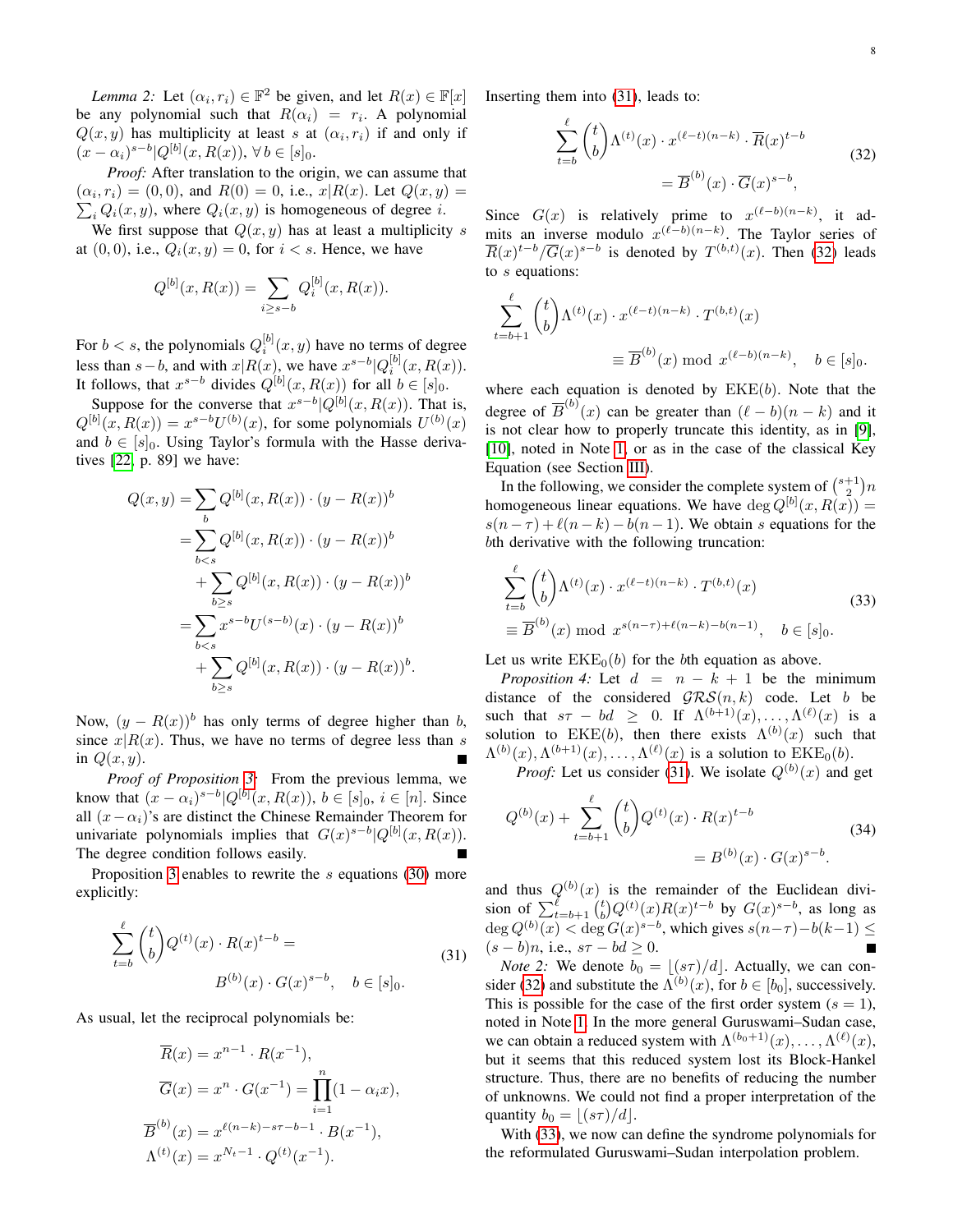#### *Definition 7 (Syndromes for Guruswami–Sudan):*

The syndrome polynomials  $S^{(0,0)}(x), S^{(0,1)}(x), \ldots, S^{(0,\ell)}(x), S^{(1,1)}(x), \ldots, S^{(s-1,\ell)}(x)$ with  $S^{(b,t)}(x) = \sum_{i=0}^{(s-b)n+N_t-1} S_i^{(b,t)} x^i$  are given by:  $\boldsymbol{\tau}^{(b,t)}$ 

$$
S_i^{(b,t)} = T_{i+(b+1+t(n-1)-sn)}^{(b,t)}, \quad b \in [s]_0, \n t = b, \dots, \ell,
$$
\n(35)

where  $T^{(b,t)}(x)$ denotes the power series of  $\overline{R}(x)^{t-b}/\overline{G}(x)^{s-b}.$ 

The (sth order) Extended Key Equations are

<span id="page-9-0"></span>
$$
\sum_{t=b}^{\ell} \Lambda^{(t)}(x) \cdot S^{(b,t)}(x)
$$
\n
$$
\equiv \overline{B}^{(b)}(x) \bmod x^{s(n-\tau) + \ell(n-k) - b(n-1)},
$$
\n(36)

with  $\deg \overline{B}^{(b)}(x) < \ell(n-k) - s\tau + b, b \in [s]_0$ .

The explicit expression for  $S_i^{(b,t)}$  is difficult to obtain. We claim that it will not be easier to compute  $S_i^{(b,t)}$  with such a formula than by calculating the power series expansion of  $T^{(b,t)}(x) = \overline{R}(x)^{t-b} / \overline{G}(x)^{s-b}$ , which is fast to compute by computer algebra techniques.

Considering the high degree terms, we get  $\sum_{b=0}^{s-1} (s-b)n =$ Considering the high degree terms, we get  $\sum_{b=0}^{s-1} (s-b)n =$ <br>  $\binom{s+1}{2}n$  homogeneous equations from [\(36\)](#page-9-0), which can be written as:

$$
\sum_{t=b}^{\ell} \sum_{i=0}^{N_t-1} Q_i^{(t)} \cdot S_{j+i}^{(b,t)} = 0, \quad j \in [(s-b)n]_0,
$$
  
\n
$$
b \in [s]_0.
$$
 (37)

<span id="page-9-2"></span>These linear equations lead to a Block-Hankel matrix. The syndrome matrix  $S = ||S^{(t,b)}||$  for all  $t \in [\ell+1]_0, b \in [s]_0$ of the reformulated Guruswami–Sudan interpolation problem has the following form:

<span id="page-9-1"></span>
$$
\left(\begin{array}{cccccc} \mathbf{S}^{(0,0)} & \mathbf{S}^{(0,1)} & \dots & \dots & \dots & \mathbf{S}^{(0,\ell)} \\ \mathbf{0} & \mathbf{S}^{(1,1)} & \dots & \dots & \dots & \mathbf{S}^{(1,\ell)} \\ \vdots & \ddots & \vdots & \vdots & \vdots \\ \mathbf{0} & \dots & \mathbf{0} & \mathbf{S}^{(s-1,s-1)} & \dots & \mathbf{S}^{(s-1,\ell)} \end{array}\right),\tag{38}
$$

where each sub–matrix  $S^{(b,t)} = ||S_{i,j}^{(b,t)}||$  is an  $n(s - b) \times N_t$ Hankel matrix and  $S^{(b,t)}(x) = \sum_{i=0}^{s-b} {s-b \choose i} {s+b \choose i} x^i$  are the associated polynomials with  $S_{i,j}^{(b,t)} = S_{i+j}^{(b,t)}$ . All matrices depend on the received vector r except the ones on the diagonal:  $S^{(i,i)}$ ,  $i \in [s]_0$ .

#### *C. The FIA for the Block-Hankel Matrix of the Reformulated Guruswami–Sudan Interpolation Problem*

<span id="page-9-3"></span>We adapt the FIA to the Block-Hankel matrix of [\(38\)](#page-9-1). The structure of this syndrome matrix is a mixture of the syndrome matrix (see Definition [2\)](#page-5-2) of the reformulated Sudan interpolation problem and a vertical arrangement of many Hankel matrices. The extension of the FIA for this case was hinted in [\[10,](#page-12-6) Section 5.2]. First of all, let us express the s Key Equations of [\(37\)](#page-9-2) in terms of the inner product of bivariate polynomials.

*Problem 4 (Reformulated Guruswami–Sudan Problem):* Let  $S^{(b)}(x, y)$ ,  $b \in [s]_0$  be s bivariate syndrome polynomials with:

$$
S^{(b)}(x,y) = \sum_{t=b}^{\ell} \sum_{i=0}^{N_t + (s-b)n - 1} S_i^{(b,t)} x^i y^t, \tag{39}
$$

where the coefficients  $S_i^{(b,t)}$  are given in Definition [7.](#page-8-4) We search a nonzero bivariate polynomial  $T(x, y)$  that fulfills:

$$
\langle x^{\kappa} T(x, y), S^{(\vartheta)}(x, y) \rangle = 0, \quad \vartheta \in [s]_0, \kappa \in [(s - \vartheta)n]_0.
$$
\n(40)

Algorithm 2: Algorithm Solving Problem [4](#page-9-3) Input: *s* bivariate polynomials  $S^{(b)}(x,y) = \sum_{t=0}^{\ell} S^{(t,b)}(x) y^t, b \in [s]_0;$ 

**Output**: Bivariate polynomial  $T(x, y)$ ;

#### Data structures:

Bivariate polynomial  $T(x, y) = \sum_{t=0}^{\ell} T^{(t)}(x) y^t$ ; Column pointers  $(\nu, \mu)$ , where  $\nu \in [\ell]_0$ ,  $\mu \in [N_{\nu}]_0$ ; Row pointer  $(\vartheta, \kappa)$ , where  $\vartheta \in [s]_0$  and  $\kappa \in [(s - \vartheta)n]_0$ ; Two–dimensional array  $A[(i, j)]$  of  $\binom{s+1}{2}n$  entries in  $\mathbb{F}[x, y]$  indexed with the row pointer  $(\theta, \kappa);$ Two–dimensional array  $D[(i, j)]$  of  $\binom{s+1}{2}n$  entries in  $\mathbb F$ indexed with the row pointer  $(\vartheta, \kappa);$ Array R of  $\ell + 1$  entries containing the row pointer  $(\vartheta,\kappa);$ Variable  $\Delta \in \mathbb{F}$ , variable *compute*  $\in$  {TRUE, FALSE};

#### Initialize:

Initialize arrays A, D and C to zero;  $(\nu, \mu) \leftarrow (0, 0)$  and  $(\vartheta, \kappa) \leftarrow (0, 0)$ ;  $compute \leftarrow FALSE;$ 

```
1 while (\vartheta, \kappa) < (s, 0) do
 2 if compute then
  \begin{array}{lcl} \mathbf{3} & || & \Delta \leftarrow \langle x^{\kappa} \cdot T(x,y), S^{(\vartheta)}(x,y) \rangle; \end{array}4 else
 5 \mid \cdot \mid if R[\nu] < 1 then
  6 \vert \vert T(x,y) \leftarrow y^{\nu} \cdot x^{\mu};
  \begin{array}{ccc} \texttt{7} & | & | & \Delta \leftarrow S_\mu^{(0,\nu)}; \end{array}\mathbf{s} ( \psi, \kappa) \leftarrow (0, 0);9 \mid \cdot \cdot else
10 \mid \cdot \mid T(x, y) \leftarrow x \cdot A[R[\nu]](x, y);11 \vert \vert \vert \Delta \leftarrow D[R[\nu]];
12 | \cdot | \cdot | \cdot (\vartheta, \kappa) \leftarrow R[\nu];13 if \kappa = 0 then
14 | \cdot | \cdot | \cdot (\vartheta, \kappa) \leftarrow (\vartheta - 1, n);15 | | | \Delta \leftarrow 0;16 \vert \vert \kappa \leftarrow \kappa - 1;17 | compute \leftarrow TRUE;
18 if \Delta = 0 or D[(\vartheta, \kappa)] \neq 0 then
19 | if \Delta \neq 0 then
20 \begin{array}{c|c|c|c} \hline \end{array} T(x,y) \leftarrow T(x,y) - \frac{\Delta}{D[(\vartheta,\kappa)]} \cdot A[(\vartheta,\kappa)](x,y);21 \left| \left| (\vartheta, \kappa) \leftarrow \text{succ}(\prec_V, (\vartheta, \kappa)); \right. \right.22 else \ell^* \Delta \neq 0 and D[(\vartheta, \kappa)] = 0 */
23 \left| A[(\vartheta,\kappa)] \leftarrow T(x,y);24 \left| D[(\vartheta,\kappa)] \leftarrow \Delta;25 \left| \right| R[\nu] \leftarrow (\vartheta, \kappa);26 | compute \leftarrow FALSE;
27 \vert \vert (\nu, \mu) \leftarrow \text{succ}(\prec_H, (\nu, \mu));
```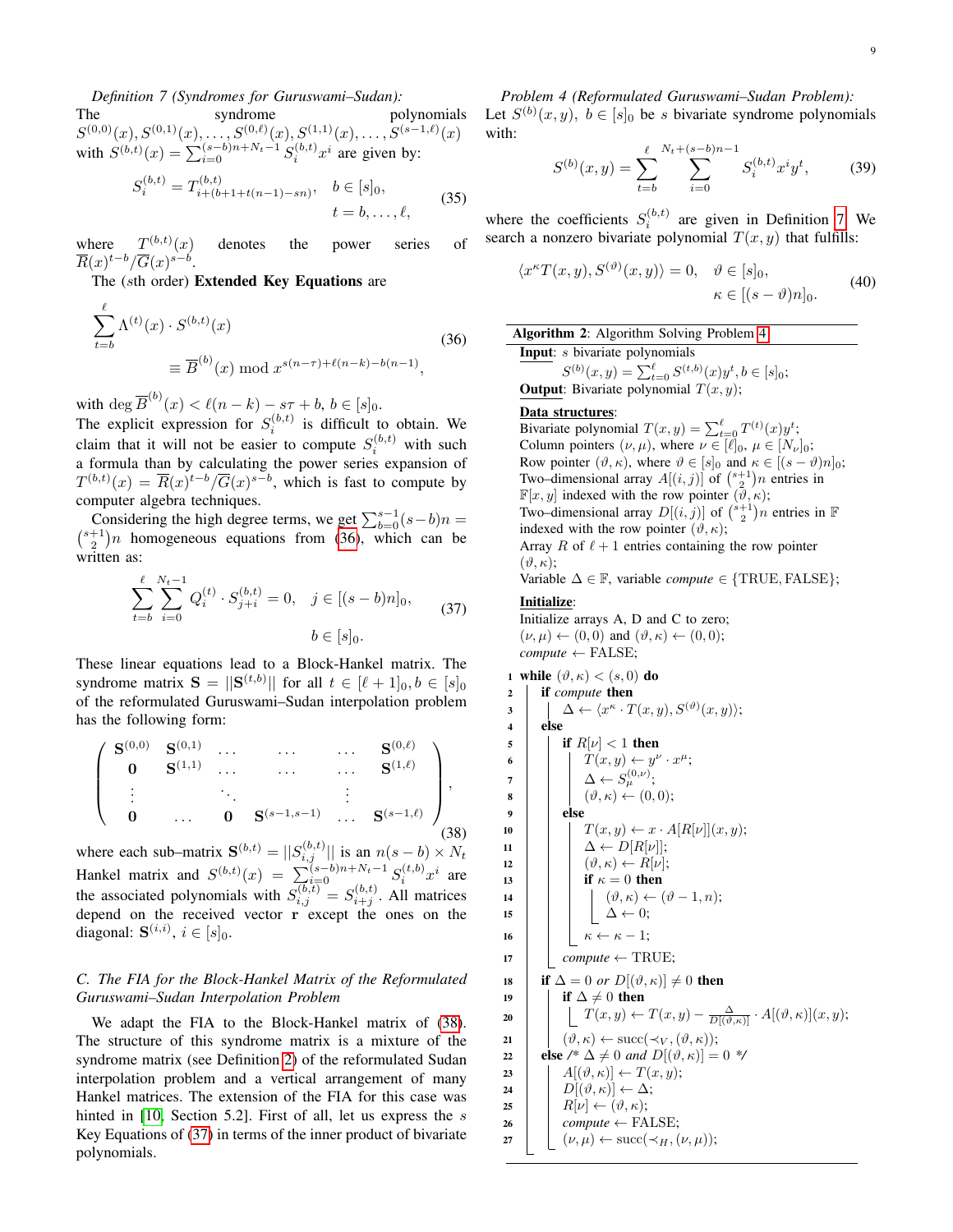We adjust the FIA as an algorithm on a row- and columninterleaved version of the Block-Hankel matrix S of [\(38\)](#page-9-1). Let us first define an ordering to describe the vertical rearrangement of the rows of the syndrome matrix S as in [\(38\)](#page-9-1). Let denote  $\prec_V$  the ordering on the rows, indexed by pairs  $(\vartheta, \kappa)$ , such that:

$$
(\vartheta, \kappa) \prec_V (\overline{\vartheta}, \overline{\kappa}) \iff \n\begin{cases}\n\kappa + \vartheta n < \overline{\kappa} + \overline{\vartheta} n \\
\text{or} \\
\kappa + \vartheta n = \overline{\kappa} + \overline{\vartheta} n \text{ and } \vartheta < \overline{\vartheta}.\n\end{cases} \tag{41}
$$

Let succ( $\prec_V, (\vartheta, \kappa)$ ) denote the pair that immediately follows  $(\vartheta, \kappa)$  with respect to order defined by  $\prec_V$  and let  $pred(\prec_V, (\vartheta, \kappa))$  denote the pair that immediately precedes  $(\vartheta, \kappa)$  with respect to order defined by  $\prec_V$ . Furthermore, let:

$$
R_{\vartheta,\kappa} = \left| \{ (t,i) \, | \, (t,i) \prec_V (\vartheta,\kappa) \} \right|,\tag{42}
$$

which we use to index the rows of the virtually rearranged matrix (similar to the horizontal case). Note that  $R_{\rm pred(\prec_V,(\vartheta,\kappa))}=R_{\vartheta,\kappa}-1.$ 

In the following, S' denotes the rearranged version of the matrix S of [\(38\)](#page-9-1), where the columns are ordered under  $\prec$ <sub>H</sub>and the rows under  $\prec_V$ -ordering.

Algorithm [2](#page-9-4) is the Fundamental Iterative Algorithm tailored to a Block-Hankel matrix as in [\(38\)](#page-9-1). As in the case of the reformulated Sudan interpolation problem, the columns of the Block-Hankel matrix S are indexed by a couple  $(\nu, \mu)$ , where  $\nu \in [\ell+1]_0$  and  $\mu \in [N_{\nu}]_0$ . Furthermore, the rows are indexed by a couple  $(\vartheta, \kappa)$ , where  $\vartheta \in [s]_0$  and  $\kappa \in [(s - \vartheta) \cdot n]_0$ .

Now, the arrays storing the discrepancies and the intermediate polynomials are still indexed by rows, but the indexes of the rows are two-dimensional, leading to two-dimensional arrays. The two-dimensional array A stores the intermediate bivariate polynomials and the two-dimensional array  $D$ , stores the discrepancy values. Both arrays  $A$  and  $D$  are indexed by the row pointer  $(\vartheta, \kappa)$ . The discrepancy calculation (see Line [20](#page-9-5) of Algorithm [2\)](#page-9-4) is adjusted to a Block-Hankel matrix where each sub-horizontal band of Hankel matrices is represented by a bivariate polynomial.

The intermediate bivariate connection polynomial  $T^{(\vartheta,\kappa)}(x)$ of Algorithm [2](#page-9-4) examining the  $\kappa$ th row and the  $\mu$ th column of the  $(\nu, \vartheta)$ th sub-matrix  $S^{(\nu, \vartheta)}$ , gives us the vanishing linear combination of the sub-matrix consisting of the first  $R_{\vartheta,\kappa}$  rows and the first  $C_{\nu,\mu}$  columns of the rearranged syndrome matrix  $\mathbf{S}'.$ 

The row pointer of the sub-block  $||\mathbf{S}^{(\nu,0)}\mathbf{S}^{(\nu,1)}\cdots\mathbf{S}^{(\nu,s-1)}||^T$  is stored in the array  $R[\nu]$ . Note that  $\ell + 1$  row pointers of the form  $(\vartheta, \kappa)$  need to be stored.

The adjusted initialization rule of Algorithm [2](#page-9-4) examining the Block-Hankel syndrome matrix as defined in [\(38\)](#page-9-1) is stated in the following proposition (see Line [16,](#page-9-6) [21](#page-9-7) and [27](#page-9-8) of Algorithm [2\)](#page-9-4).

*Proposition 5 (Initialization Rule):* Assume Algorithm [2](#page-9-4) examines column  $(\nu, \mu)$  of a Block-Hankel syndrome matrix  $S$  as defined in [\(38\)](#page-9-1) or equivalently the s bivariate polynomials  $S^{(0)}(x,y), S^{(1)}(x,y), \ldots, S^{(s-1)}(x,y)$  of Problem [4.](#page-9-3) Assume that a true discrepancy is obtained. Let  $(\overline{\nu}, \overline{\mu}) =$ succ( $\prec_H, (\nu, \mu)$ ) and let  $(\vartheta, \kappa)$  be the previously stored value for the index of the last reached row in the sub-matrix of index  $\overline{\nu}$ , and let  $T(x, y)$  be the bivariate polynomial stored for that row. If  $(\overline{\vartheta}, \overline{\kappa}) = \text{pred}(\prec_V, (\vartheta, \kappa))$ , we can start examining column  $(\overline{\nu}, \overline{\mu})$  of **S** at row  $(\overline{\vartheta}, \overline{\kappa})$  with the initial value  $\overline{T}(x, y) = x \cdot T(x, y)$ .

*Proof:* In terms of the inner product (see Definition [4\)](#page-2-8), we have:

$$
\langle x^{i_1} T(x, y), S^{(i_2)}(x, y) \rangle = 0, \quad \forall (i_2, i_1) \prec_V (\overline{\vartheta}, \overline{\kappa}). \tag{43}
$$

Let us write  $T(x,y) = \sum_{t=0}^{\overline{\nu}} \sum_{j=0}^{\overline{\mu}} T_j^{(t)} x^j y^t$  and  $\overline{T}(x,y) =$  $\sum_{t=0}^{\overline{\nu}} \sum_{j=0}^{\overline{\mu}+1} \overline{T}_j^{(t)} x^j y^t$ , with  $\overline{T}_j^{(t)} = T_{j-1}^{(t)}$ , for  $j > 0$ , and  $\overline{T}_0^{(t)} = 0$ . Due to the structure of the Block-Hankel matrix S, we have the following identities:

$$
\langle x^{i_1} \overline{T}(x, y), S^{(i_2)}(x, y) \rangle
$$
  
\n
$$
= \sum_{t=0}^{\overline{\nu}} \sum_{j=1}^{\overline{\mu}+1} \overline{T}_{j}^{(t)} \cdot S_{i_1, j}^{(i_2, t)}
$$
  
\n
$$
= \sum_{t=0}^{\overline{\nu}} \sum_{j=1}^{\overline{\mu}+1} T_{j-1}^{(t)} \cdot S_{i_1, j}^{(i_2, t)}
$$
  
\n
$$
= \sum_{t=0}^{\overline{\nu}} \sum_{j=0}^{\overline{\mu}} T_{j}^{(t)} \cdot S_{i_1, j+1}^{(i_2, t)}
$$
  
\n
$$
= \sum_{t=0}^{\overline{\nu}} \sum_{j=0}^{\overline{\mu}} T_{j}^{(t)} \cdot S_{i_1+1, j}^{(i_2, t)}
$$
 (Hankel)  
\n
$$
= \langle x^{i_1+1} T(x, y), S^{(i_2)}(x, y) \rangle
$$

which is zero for every  $(i_2, i_1) \prec_V (\vartheta, \overline{\kappa})$ .

*Theorem 3 (Algorithm [2\)](#page-9-4):* Let **S** be the  $\binom{s+1}{2}n \times \sum_{t=0}^{\ell} N_t$ syndrome Block-Hankel matrix of the reformulated Guruswami–Sudan interpolation problem as in [\(38\)](#page-9-1) and let  $S^{(b)}(x, y), b \in [s]_0$  be the corresponding bivariate syndrome polynomials as defined in Problem [4.](#page-9-3) Then Algorithm [2](#page-9-4) outputs a bivariate polynomial  $T(x, y)$ , such that:

$$
\langle x^{\kappa} T(x, y), S^{(\vartheta)}(x, y) \rangle = 0, \quad \vartheta \in [s]_0, \kappa \in [(s - \vartheta)n]_0.
$$

The time complexity of Algorithm [2](#page-9-4) is  $\mathcal{O}(\ell s^4 n^2)$ .

*Proof:* The correctness is as usual, considering that we deal with the row- and column-permuted version S' of the Block-Hankel matrix S and that the initialization rule is correct.

In the following, we analyze the complexity of Algorithm [2.](#page-9-4) As in Section [IV,](#page-3-0) we describe the state of Algorithm [2](#page-9-4) with the following triple:

$$
((\nu,\mu),([\vartheta,\kappa]_0,[\vartheta,\kappa]_1,\ldots,[\vartheta,\kappa]_\ell),\delta),\qquad(44)
$$

where  $(\nu, \mu)$  is the current column pointer of Algo-rithm [2,](#page-9-4) when examining the  $\mu$ th column of the horizontal band of s vertically arranged Hankel matrices  $||S^{(\nu,0)}S^{(\nu,1)}\cdots S^{(\nu,s-1)}||^T$ . The index  $[\vartheta,\kappa]_{\nu}$  is the last considered row in the horizontal band of s sub-matrices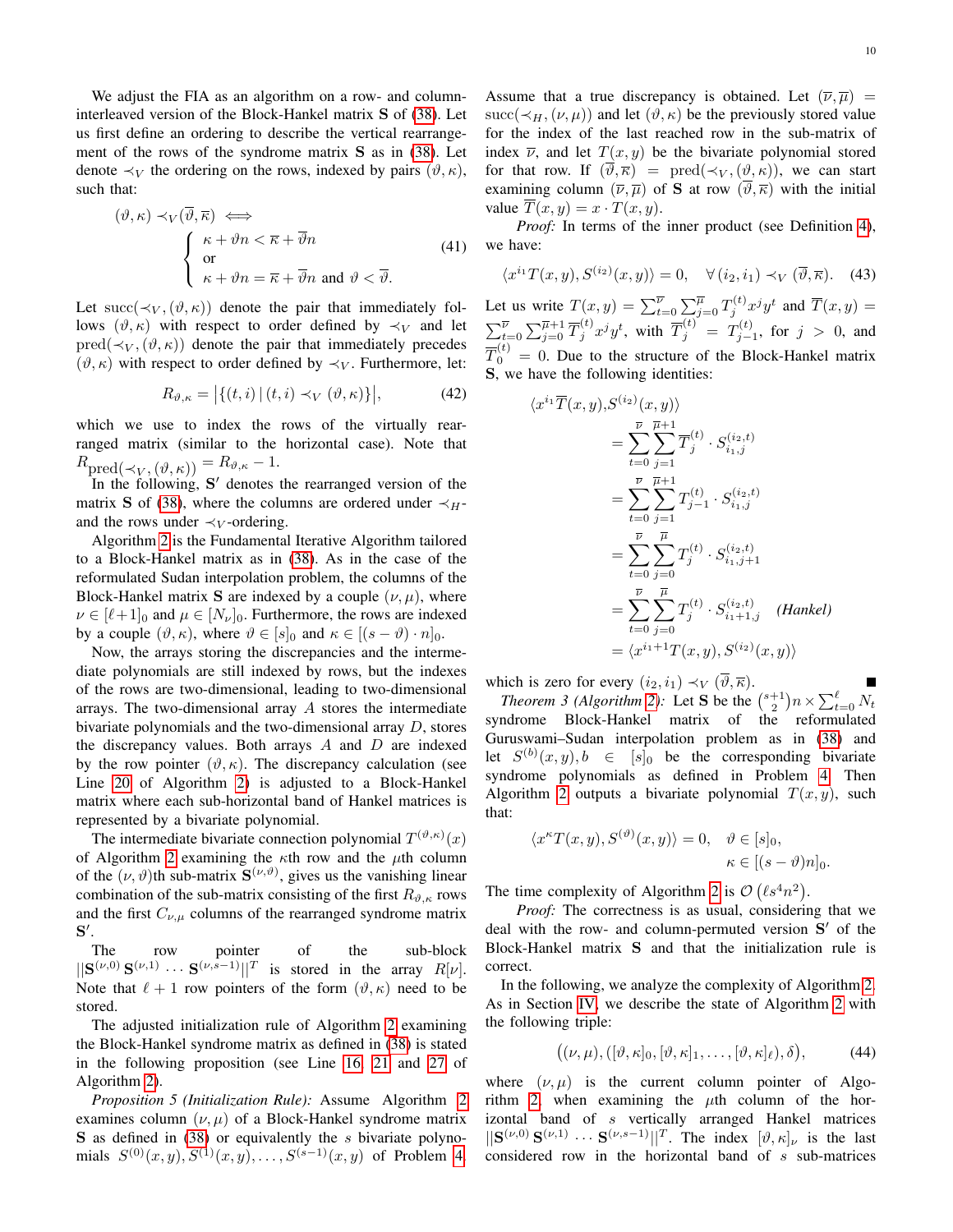$\|\mathbf{S}^{(\nu,0)}\mathbf{S}^{(\nu,1)}\cdots\mathbf{S}^{(\nu,s-1)}\|^T$ . These values are stored in the array R of Algorithm [2.](#page-9-4) As for Algorithm [1,](#page-5-1)  $\delta$  denotes the number of already encountered true discrepancies. Assume  $(\nu, \mu)$  is the current column pointer of Algorithm [2.](#page-9-4) The same two cases as before can happen:

1) Either, there is no true discrepancy, then Algorithm [2](#page-9-4) remains in the same column  $(\nu, \mu)$  of the sub-matrices  $||S^{(\nu,0)}S^{(\nu,1)}\cdots S^{(\nu,s-1)}||^T$  and the triple becomes:

$$
((\nu,\mu),([\vartheta,\kappa]_0,[\vartheta,\kappa]_1,\ldots,[\vartheta,\kappa]_\nu\leftarrow \text{next}[\prec_V,([\vartheta,\kappa]_\nu)],\ldots,[\vartheta,\kappa]_\ell),\delta),
$$

2) Or, a true discrepancy is encountered and the triple becomes:

$$
\begin{aligned} \big( (\overline{\nu}, \overline{\mu}), ([\vartheta, \kappa]_0, [\vartheta, \kappa]_1, \ldots, \\ & [\vartheta, \kappa]_{\overline{\nu}} \leftarrow \mathsf{prev}[\prec_V, ([\vartheta, \kappa]_{\overline{\nu}})], \ldots, [\vartheta, \kappa]_{\ell}), \delta + 1 \big), \end{aligned}
$$

where  $(\overline{\nu}, \overline{\mu}) \leftarrow \text{succ}(\prec_H, (\nu, \mu))$ . In both cases, the sum Iter of the triple is:

$$
\text{Iter} = C_{\nu,\mu} + \left(\sum_{t \in [\ell+1]_0} R_{[\vartheta,\kappa]_t}\right) + \delta,\tag{45}
$$

when Algorithm [2](#page-9-4) examines the  $(\nu, \mu)$ th column of the Block-Hankel matrix S of [\(38\)](#page-9-1) and it increases by one in each iteration. The initial value of Iter is zero, and the final value can be bounded by

$$
\begin{aligned} \text{Iter} &\le \binom{s+1}{2} n + \sum_{t=0}^{\ell} \binom{s+1}{2} n + \binom{s+1}{2} n \\ &\le \mathcal{O}\left(\ell s^2 n\right). \end{aligned}
$$

The number of iterations of Algorithm [2](#page-9-4) is bounded by  $\mathcal{O}\left(\ell s^2n\right)$ .

This gives a total of  $\mathcal{O}(\ell s^4 n^2)$ , since the discrepancy calculation requires  $\mathcal{O}(s^2n)$ .

#### *D. Example: Guruswami–Sudan Decoding of a Generalized Reed–Solomon Code with Adapted FIA*

We consider the case of multiplicity  $s = 2$  for the  $GRS(16, 4)$  code. The corresponding list size is  $\ell = 4$ . The decoding radius is now  $\tau = 8$ . The degrees of the univariate polynomials  $Q^{(t)}(x)$  are  $(N_0, N_1, N_2, N_3, N_4)$  =  $(16, 13, 10, 7, 4).$ 

The Block-Hankel syndrome matrix S

$$
\mathbf{S} = \left( \begin{array}{ccc} \mathbf{S}^{(0,0)} & \mathbf{S}^{(0,1)} & \mathbf{S}^{(0,2)} & \mathbf{S}^{(0,3)} & \mathbf{S}^{(0,4)} \\ \mathbf{0} & \mathbf{S}^{(1,1)} & \mathbf{S}^{(1,2)} & \mathbf{S}^{(1,3)} & \mathbf{S}^{(1,4)} \end{array} \right)
$$

is a  $(3n = 48) \times (\sum_{t=0}^{4} N_t = 50)$  matrix. It consists of nine non-zero Hankel matrices and one all-zero matrix  $S^{(1,0)}$ arranged in two horizontal bands of five Hankel matrices. The values of the row pointer  $(\vartheta, \kappa)$  of Algorithm [2](#page-9-4) for the Block-Hankel matrix are traced in Figure [3.](#page-12-13) The five zig– zag lines  $S^{(\vartheta,0)}, S^{(\vartheta,1)}, \ldots, S^{(\vartheta,4)}$  in Figure [3](#page-12-13) trace the row pointer  $(\vartheta, \kappa)$ , when Algorithm [2](#page-9-4) examines the five sub-blocks  $\|{\bf S}^{(0,0)}\,{\bf S}^{(1,0)}\|^{T},\,\,\|{\bf S}^{(0,1)}\,{\bf S}^{(1,1)}\|^{T},\,\,\ldots,\,\,\|{\bf S}^{(0,4)}\,{\bf S}^{(1,4)}\|^{T}. \,\,\ln$ Table [II,](#page-11-0) the column  $C_{\nu,\mu}$  and the column pointer  $(\nu,\mu)$ according to  $\prec_H$  for the syndrome matrix of the  $\mathcal{GRS}(16, 4)$  code are listed. Additionally to the horizontal ordering  $\prec_H$  of the columns (as in the Sudan case), now the rows are ordered according to  $\prec_V$ . The row-index  $R_{\vartheta,\kappa}$  and the row pointer  $(\vartheta, \kappa)$  are shown in Table [III.](#page-11-1) Let us consider three cases,

<span id="page-11-0"></span>TABLE II COLUMN-INDEX  $C_{\nu,\mu}$  and column pointer  $(\nu,\mu)$  for the BLOCK-HANKEL SYNDROME MATRIX OF A  $GRS(16, 4)$  CODE WITH MULTIPLICITY  $s = 2$  AND LIST SIZE  $\ell = 4$ .

|                  |       |    |        |    | Column $C_{\nu,\mu}$ and    |    |        |    |        |
|------------------|-------|----|--------|----|-----------------------------|----|--------|----|--------|
|                  |       |    |        |    | Column pointer $(\nu, \mu)$ |    |        |    |        |
| $\boldsymbol{0}$ | (0,0) | 10 | (1,3)  | 20 | (2,3)                       | 30 | (0,12) | 40 | (0,14) |
| 1                | (0,1) | 11 | (2,0)  | 21 | (3,0)                       | 31 | (1,9)  | 41 | (1,11) |
| 2                | (0,2) | 12 | (0,7)  | 22 | (0,10)                      | 32 | (2,6)  | 42 | (2,8)  |
| 3                | (0,3) | 13 | (1,4)  | 23 | (1,7)                       | 33 | (3,3)  | 43 | (3,5)  |
| 4                | (1,0) | 14 | (2,1)  | 24 | (2,4)                       | 34 | (4,0)  | 44 | (4,2)  |
| 5                | (0,4) | 15 | (0, 8) | 25 | (3,1)                       | 35 | (0,13) | 45 | (0,15) |
| 6                | (1,1) | 16 | (1,5)  | 26 | (0,11)                      | 36 | (1,10) | 46 | (1,12) |
| 7                | (0.5) | 17 | (2,2)  | 27 | (1,8)                       | 37 | (2,7)  | 47 | (2,9)  |
| 8                | (1,2) | 18 | (0,9)  | 28 | (2,5)                       | 38 | (3,4)  | 48 | (3,6)  |
| 9                | (0,6) | 19 | (1,6)  | 29 | (3,2)                       | 39 | (4,1)  | 49 | (4,3)  |

where a true discrepancy in Algorithm [2](#page-9-4) occurred. The first case are the most left two points in Figure [3.](#page-12-13) The value of the column pointer  $(\nu, \mu)$  is  $(0, 2)$  and  $(0, 3)$  $(0, 3)$  $(0, 3)$ . Algorithm 3 examines the first band of the two Hankel matrices  $||S^{(0,0)}S^{(1,0)}||^T$ traced by line  $S^{(\vartheta,0)}$ . For the first pair no columns were virtually interchanged and the horizontal distance is one.

The second two points with the values of the column pointer  $(0, 5)$  and  $(0, 6)$  indicate a true discrepancy of Algorithm [3,](#page-12-13) when the second band of the two Hankel matrices  $||S^{(0,1)}S^{(1,1)}||^T$  is examined. The values are traced by the line  $S^{(\vartheta,1)}$  in Figure [3.](#page-12-13) For the second pair  $((0,5),(0,6))$ , the columns of the first and second vertical band of Hankel matrices are mixed and therefore the horizontal distance is two.

<span id="page-11-1"></span>TABLE III ROW-INDEX  $R_{\vartheta,\kappa}$  and row pointer  $(\vartheta,\kappa)$  of Algorithm [2](#page-9-4) for BLOCK-HANKEL SYNDROME MATRIX OF A  $GRS(16, 4)$  CODE WITH MULTIPLICITY  $s = 2$  AND LIST SIZE  $\ell = 4$ .

|        | Row $R_{\vartheta,\kappa}$ and           |  |  |  |  |  |  |  |  |
|--------|------------------------------------------|--|--|--|--|--|--|--|--|
|        | <b>Row pointer</b> $(\vartheta, \kappa)$ |  |  |  |  |  |  |  |  |
| 0 - 16 | $(0,0 - 16)$                             |  |  |  |  |  |  |  |  |
| 17     | (1,0)                                    |  |  |  |  |  |  |  |  |
| 18     | (0,17)                                   |  |  |  |  |  |  |  |  |
| 19     | (1,1)                                    |  |  |  |  |  |  |  |  |
| 20     | (0,18)                                   |  |  |  |  |  |  |  |  |
|        |                                          |  |  |  |  |  |  |  |  |
| 46     | (0,31)                                   |  |  |  |  |  |  |  |  |
| 47     | (1,15)                                   |  |  |  |  |  |  |  |  |

The third considered case, where a true discrepancy occurs, are the most right two points in Figure [3](#page-12-13) indicated by values  $(1, 10)$  and  $(1, 11)$  of the row pointer  $(\vartheta, \kappa)$ . Algorithm [2](#page-9-4) examines the band of the two Hankel matrices  $||S^{(0,3)}S^{(1,3)}||^T$ and restarts (at the point  $(1, 10)$ ) with the previous stored value of the row pointer (at  $(1, 11)$ ). In between four other horizontal bands of matrices were examined.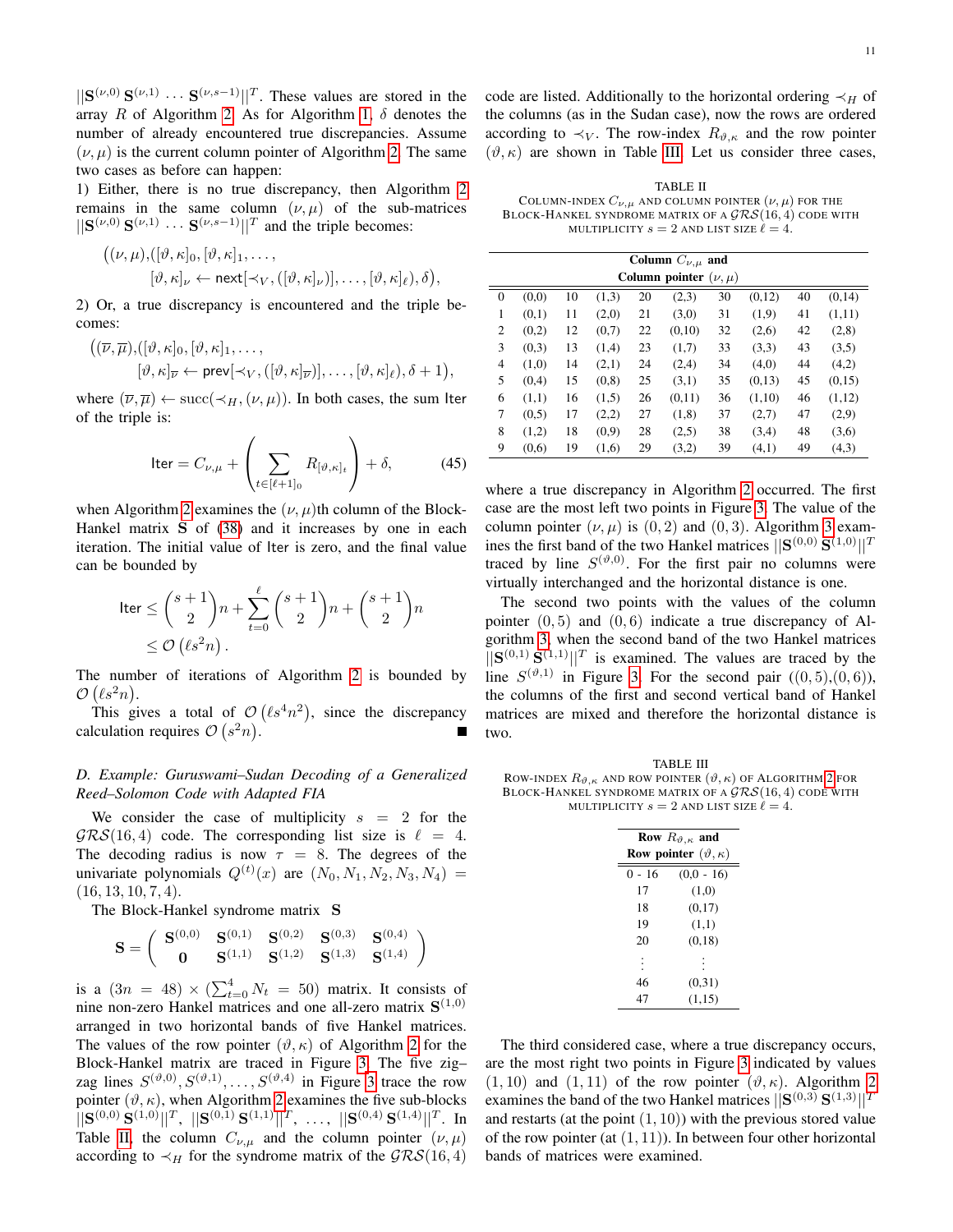

<span id="page-12-13"></span>Fig. 3. Illustration of the row pointer  $(\vartheta, \kappa)$  of Algorithm [2](#page-9-4) applied to a  $48 \times 50$  Block-Hankel matrix S. The matrix consists of two vertically arranged bands of five horizontally arranged Hankel matrices. The first band consists of 32 rows and the second one of 16. The plotted matrix S' consists of the rearranged columns and rows of the matrix S under  $\prec_{H^-}$  respective  $\prec_V$ -ordering. The mixture of rows of the two vertical lines starts in line 16 (marked by the dotted horizontal line). The five zig–zag lines  $S^{(\vartheta,0)}, S^{(\vartheta,1)}, \ldots, S^{(\vartheta,4)}$  trace the row pointer for the five sub-blocks  $||S^{(0,0)}S^{(1,0)}||^T$ ,  $||S^{(1,0)}S^{(1,1)}||^T$ , ...,  $||\mathbf{S}^{(4,0)}\mathbf{S}^{(4,1)}||^T$  of two vertically arranged Hankel matrices.

#### VI. CONCLUSION

<span id="page-12-12"></span>We reformulated the Guruswami–Sudan interpolation conditions (for a multiplicity higher than one) for Generalized Reed–Solomon codes into a set of univariate polynomial equations, which can partially be seen as Extended Key Equations. The obtained set of homogeneous linear equations has a Block-Hankel structure. We adapted the Fundamental Iterative Algorithm of Feng and Tzeng to this special structure and achieved a significant reduction of the time complexity.

As mentioned in Note [2,](#page-8-0) the set of equations can be further reduced, under the observation that the diagonal terms are constant, i.e., they do not depend on the received word. This reduction leads to a loss of the Block-Hankel structure and therefore would destroy the quadratic complexity. We note that Beelen and Høholdt [\[34\]](#page-13-18) mentioned this reduction for the Guruswami–Sudan interpolation step for Algebraic Geometric codes, to get a smaller interpolation problem, but the system does not appear to be Block-Hankel.

We conclude that we identified the quantity  $|(s\tau)/d|$  (see Note [2\)](#page-8-0) without having found an interpretation of that number.

#### VII. ACKNOWLEDGMENT

The authors thank Vladimir Sidorenko and Martin Bossert for fruitful discussions.

We thank the anonymous referees for their valuable comments that improved the presentation of this paper.

#### **REFERENCES**

<span id="page-12-10"></span>[1] D. Augot and A. Zeh, "On the Roth and Ruckenstein Equations for the Guruswami-Sudan Algorithm," in *Information Theory, 2008. ISIT 2008.* *IEEE International Symposium on*, 2008, pp. 2620–2624. [Online]. Available:<http://dx.doi.org/10.1109/ISIT.2008.4595466>

- <span id="page-12-11"></span>[2] A. Zeh, C. Gentner, and M. Bossert, "Efficient List-Decoding of Reed-Solomon Codes with the Fundamental Iterative Algorithm," in *Information Theory Workshop, 2009. ITW 2009. IEEE*, October 2009. [Online]. Available:<http://dx.doi.org/10.1109/ITW.2009.5351241>
- <span id="page-12-0"></span>[3] V. Guruswami and M. Sudan, "Improved Decoding of Reed-Solomon and Algebraic-Geometry Codes," *IEEE Transactions on Information Theory*, vol. 45, no. 6, pp. 1757–1767, 1999. [Online]. Available: [http://ieeexplore.ieee.org/xpls/abs](http://ieeexplore.ieee.org/xpls/abs_all.jsp?arnumber=782097) all.jsp?arnumber=782097
- [4] V. Guruswami, *List Decoding of Error-Correcting Codes*, ser. Lecture Notes in Computer Science. New York: Springer, 2004, no. 3282.
- <span id="page-12-1"></span>[5] ——, *Algorithmic Results in List Decoding*. Now Publishers Inc, January 2007.
- <span id="page-12-2"></span>[6] M. Sudan, "Decoding of Reed-Solomon Codes beyond the Error-Correction Bound," *Journal of Complexity*, vol. 13, no. 1, pp. 180–193, March 1997. [Online]. Available: [http://dx.doi.org/10.1006/jcom.1997.](http://dx.doi.org/10.1006/jcom.1997.0439) [0439](http://dx.doi.org/10.1006/jcom.1997.0439)
- <span id="page-12-3"></span>[7] I. S. Reed and G. Solomon, "Polynomial Codes Over Certain Finite Fields," *Journal of the Society for Industrial and Applied Mathematics*, vol. 8, no. 2, pp. 300–304, 1960. [Online]. Available: <http://dx.doi.org/10.1137/0108018>
- <span id="page-12-4"></span>[8] R. Koetter, "On Algebraic Decoding of Algebraic-Geometric and Cyclic Codes," Ph.D. dissertation, University of Linköping, 1996.
- <span id="page-12-5"></span>[9] R. M. Roth and G. Ruckenstein, "Efficient Decoding of Reed–Solomon Codes Beyond Half the Minimum Distance," *Information Theory, IEEE Transactions on*, vol. 46, no. 1, pp. 246–257, 2000. [Online]. Available: [http://ieeexplore.ieee.org/xpls/abs](http://ieeexplore.ieee.org/xpls/abs_all.jsp?arnumber=817522) all.jsp?arnumber=817522
- <span id="page-12-6"></span>[10] G. Ruckenstein, "Error Decoding Strategies for Algebraic Codes," Ph.D. dissertation, Technion, 2001. [Online]. Available: [http://www.cs.](http://www.cs.technion.ac.il/users/wwwb/cgi-bin/tr-info.cgi/2001/PHD/PHD-2001-01) [technion.ac.il/users/wwwb/cgi-bin/tr-info.cgi/2001/PHD/PHD-2001-01](http://www.cs.technion.ac.il/users/wwwb/cgi-bin/tr-info.cgi/2001/PHD/PHD-2001-01)
- <span id="page-12-7"></span>[11] M. Alekhnovich, "Linear Diophantine Equations Over Polynomials and Soft Decoding of Reed-Solomon Codes," *Information Theory, IEEE Transactions on*, vol. 51, no. 7, pp. 2257–2265, 2005. [Online]. Available: [http://ieeexplore.ieee.org/xpls/abs](http://ieeexplore.ieee.org/xpls/abs_all.jsp?arnumber=1459042) all.jsp?arnumber=1459042
- <span id="page-12-8"></span>[12] P. Trifonov, "Efficient Interpolation in the Guruswami-Sudan Algorithm," *Information Theory, IEEE Transactions on*, vol. 56, no. 9, pp. 4341 –4349, Sep. 2010. [Online]. Available: <http://dx.doi.org/10.1109/TIT.2010.2053901>
- <span id="page-12-9"></span>[13] S. Sakata, "Finding a minimal polynomial vector set of a vector of